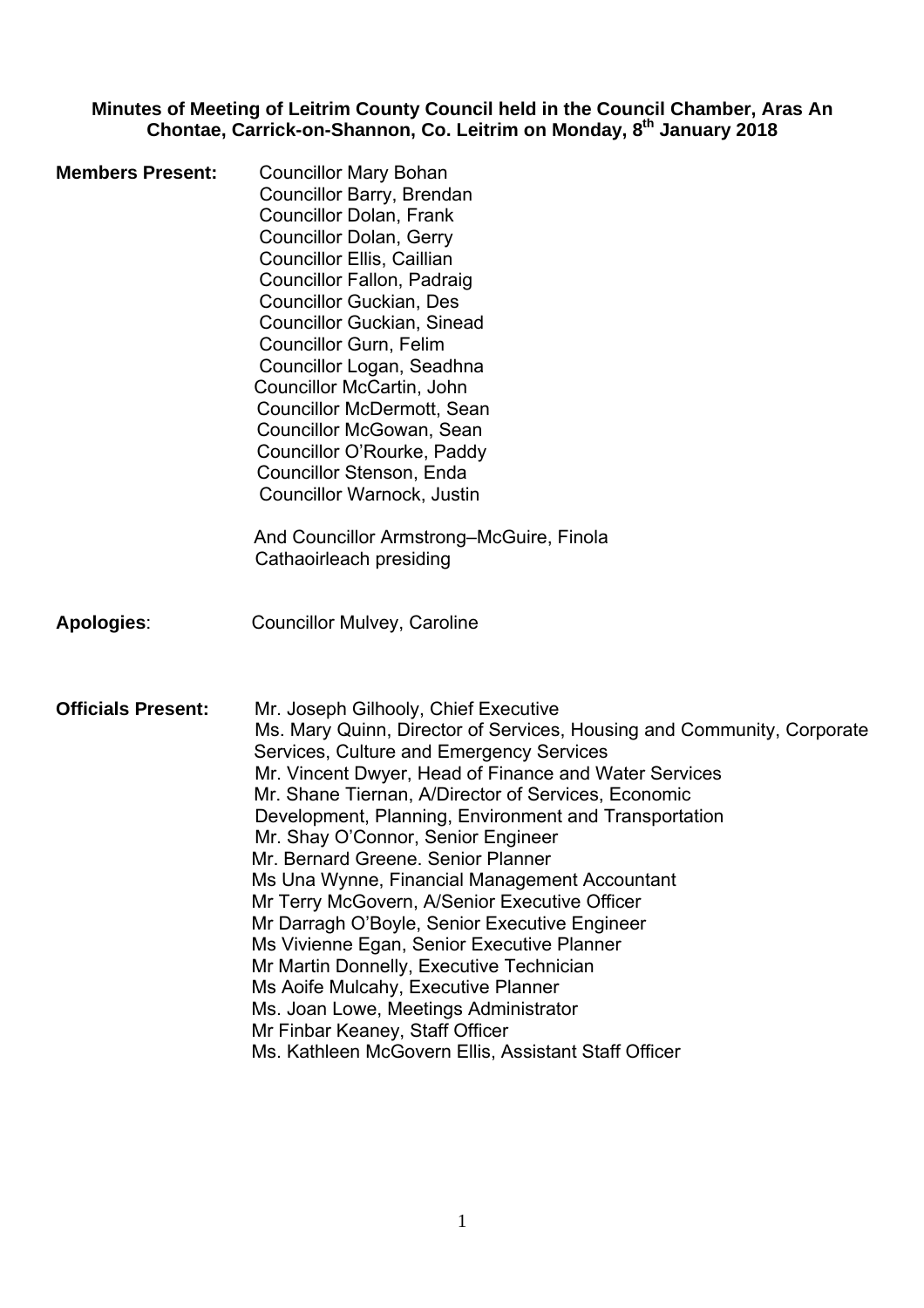#### **18/01 08/01/2018 Votes of Sympathy**

The Members extended a vote of sympathy to the following:

- Mrs Clare Hyland, Corrawallen, Carrigallen, Co Leitrim on the death of William Neill.
- Mrs Nora Tubman, Fenaghbeg, Ballinamore, Co Leitrim on the death of Eamon Tubman.
- Mr Sean McIntyre, Clooncorrick, Carrigallen, Co Leitrim on the death of George McIntrye.
- John Paul Moran & Family, Cornashamsogue, Drumshanbo on the death of Elizabeth Moran.
- The Family of the Late Gabriel Miney, Amorset, Manorhamilton, Co Leitrim.
- The Family of the Late Peter D. Sutherland, Donnybrook, Dublin.

#### **18/02 08/01/2018 Deimhniu Miontuairisci**

# **Proposed by Councillor Mary Bohan, seconded by Councillor Seadhna Logan and RESOLVED:**

"That the Minutes of Leitrim County Council Meeting held in the Council Chamber, Aras An Chontae, Carrick-on-Shannon, Co Leitrim on Monday, 6<sup>th</sup> November, 2017 be adopted".

Councillor Brendan Barry requested the following amendment to the Minutes of the  $6<sup>th</sup>$  November 2017 Council Meeting.

# *Land Drainage and Improvement Grant Scheme*

# *To consider the following Notice of Motion submitted by Councillor Brendan Barry;*

"With another fodder shortage looming I request that Leitrim County Council call on the Minister for Agriculture, Mr. Michael Creed to put in place a Land Drainage and Improvement Grant Scheme as a long term solution to try and prevent this happening again. The Department needs to look for solutions not obstacles and design a scheme that will get European Commission approval and see all allocated funds being spent on machine hire and materials not assessments or bureaucracy. Land improvement would make Irish farms more viable, sustainable and efficient and add to Ireland's green image."

# **Proposed by Councillor Brendan Barry seconded by Councillor Gerry Dolan and UNANIMOUSLY RESOLVED:**

"That Leitrim County Council call on the Minister for Agriculture, Mr. Michael Creed to put in place a Land Drainage and Improvement Grant scheme as a long term solution to try and prevent this happening again. The Department needs to look for solutions not obstacles and design a scheme that will get European Commission approval and see all allocated funds being spent on machine hire and materials not assessments or bureaucracy. Land improvement would make Irish farms more viable, sustainable and efficient and add to Ireland's green image".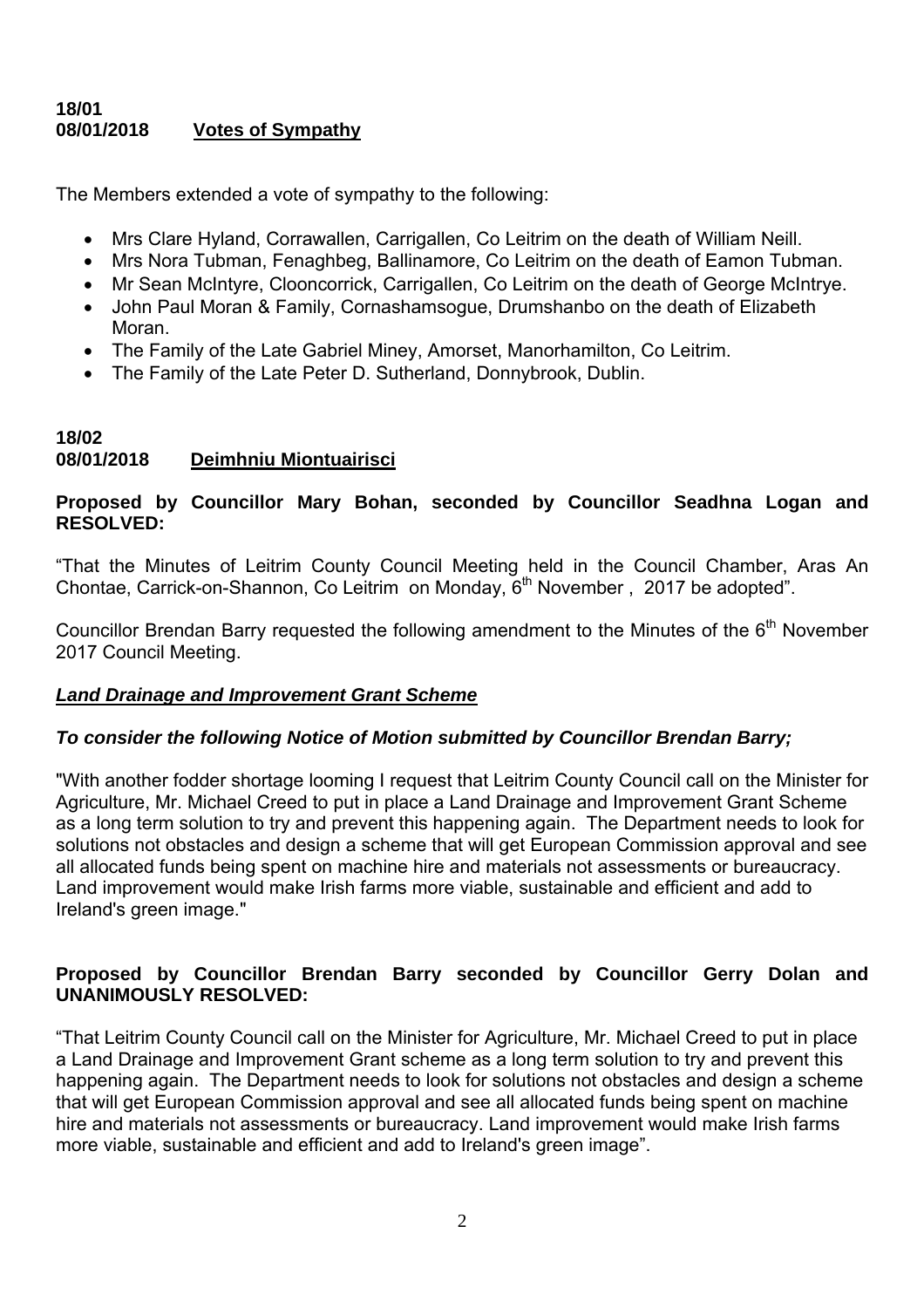Councillor Des Guckian requested the following amendment to the Minutes of the 6<sup>th</sup> November 2017 Council Meeting

• An update on the Capital Works Project planned for the replacement of 1,680 meters of old 300 mm AC Trunk Main at Mountcampbell

The above amendments to the Minutes were agreed by the Members and incorporated into the Minutes of  $6<sup>th</sup>$  November 2017.

#### **Proposed by Councillor Paddy O'Rourke, seconded by Councillor Brendan Barry and RESOLVED:**

"That the Minutes of Budget Meeting of Leitrim County Council held in Aras An Chontae, on Monday, 27<sup>th</sup> November 2017 be adopted".

Councillor Des Guckian noted that he still had not received a breakdown on the Landfill Aftercare Costs.

Councillor Des Guckian requested an amendment to the Minutes of the Budget meeting indicating that he stated that he opposed the Budget.

Councillor Mary Bohan said there was no support for Councillor Des Guckian's counter-proposal.

#### **18/03 Corporate Plan 08/01/2018**

Report dated 2<sup>nd</sup> January, 2018 from Mr. Joseph Gilhooly, A/Chief Executive in relation to progress achieved in 2017 on Leitrim County Council's Corporate Plan 2014-2019, in accordance with the provisions of Section 134 of the Local Government Act, 2001 as amended, as circulated to each Member appears as **Appendix 1** to the Minutes of this Meeting in the Minute Book.

Mr. Joseph Gilhooly, A/Chief Executive gave a summary of the report and highlighted a number of key initiatives delivered in 2017.

The following comments were raised by the Members:

- Councillor Sinead Guckian queried if Leitrim County Council has any indication on how the Leader applications are progressing and when will applicants be advised on the position of their applications. Councillor Guckian stated that applicants have incurred a lot of expense to get these applications to application stage and she acknowledged and expressed her concerns that the process is very long and oversubscribed.
- Councillor Sean McDermott acknowledged that there is a lot less money coming from the scheme and a lot more people are looking for money. Councillor McDermott noted that other Local Authorities are more progressed with this scheme than in Leitrim and he emphasised that these applications should be progressed as quickly as possible.
- Council Paddy O'Rourke noted that the old Leader Programme was a simpler scheme, the current scheme is making community groups disillusioned and the best projects are lost.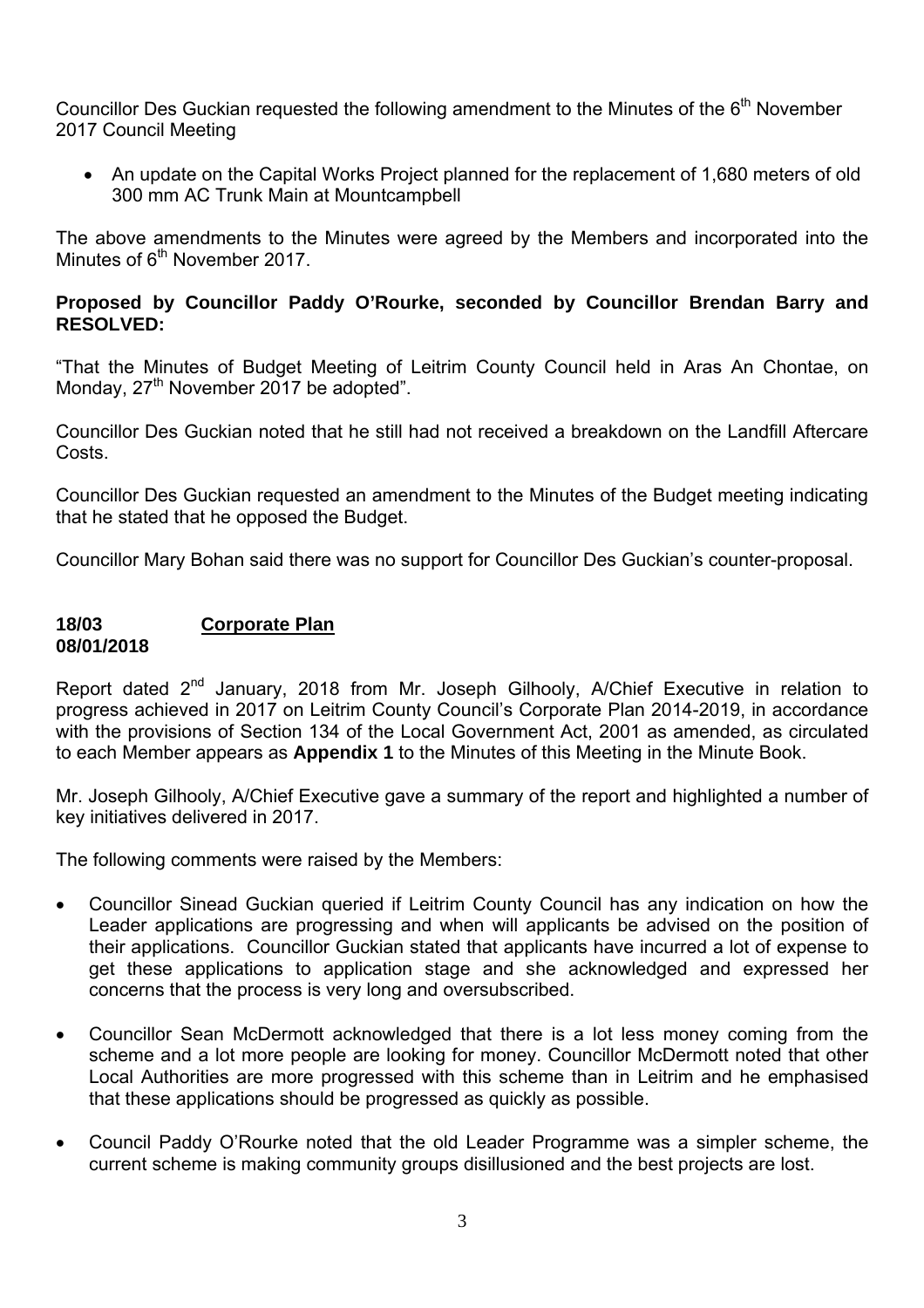Joseph Gilhooly, A/Chief Executive gave an overview on how the Leader applications are processed and he acknowledged that a lot of paperwork and effort has been put into these applications by the applicants. He also acknowledged that the scheme is over subscribed and is a lower value programme. Mr Gilhooly advised that the EU Leader Programme is governed by EU Regulations, transferred into Irish Regulations and procurement rules relate to all equally whether small or large projects. He stated that an applicant can if they wish contact the Local Community Development Committee (LCDC) to get an update on their application.

• Councillor Des Guckian queried the absence of any mention of minor roads in report, potholes on N4, Mohill Waste Water Treatment costs and the big turnover of staff.

Mr Gilhooly advised that the above would be addressed in the Road Works Programme for 2018 and cost figures for Mohill Waste Water Treatment Plant would be issued to the Councillor in the coming days.

The report as circulated was noted by the Members.

#### **18/04 08/01/2018 Capital Programme for the forthcoming 3 years**

Report dated 2nd January, 2018 from Mr Joseph Gilhooly, A/Chief Executive on Leitrim County Council's Programme of Capital Projects for the forthcoming three years, in accordance with the provisions of Section 135 of the Local Government Act 2001, as amended, as circulated to each Member appears as **Appendix 2** to the Minutes of this Meeting in the Minute Book.

Mr. Joseph Gilhooly, A/Chief Executive outlined that the report provides an overview and estimate of capital projects that are anticipated to be progressed over the next three years. He then gave an overview of the report and highlighted a number of significant projects that the Council wish to advance in the next three years to improve the County's Infrastructure and Facilities.

The following comments were raised by the Members:

- Councillor Brendan Barry welcomed the funding for the extension to the Fire Station in Drumshanbo and he queried as to when work would commence and when it was proposed to have the extension completed.
- Councillor Caillian Ellis sought an update in relation to the Fire Station at Ballinamore.

Ms Mary Quinn advised that she wouldn't be able to indicate when work will commence on the refurbishment of Ballinamore Fire Station and the extension of Drumshanbo Station until the procurement process in each case has taken place. Ms Quinn advised that it hoped to have the refurbishment of Ballinamore Fire Station completed by the end of this year.

Councillor Sean McGowan welcomed funding of  $€100,000$  being made available for the Rooskey Bridge, €25,000 for walking & cycling greenway project and €2,500,000 for 2019 and he queried if this was aspirational or will this funding be available.

Mr Joseph Gilhooly advised that there is a mixture of aspirational and approved works in the programme. With regard to the Greenway projects, a call for co - funding is expected later in 2018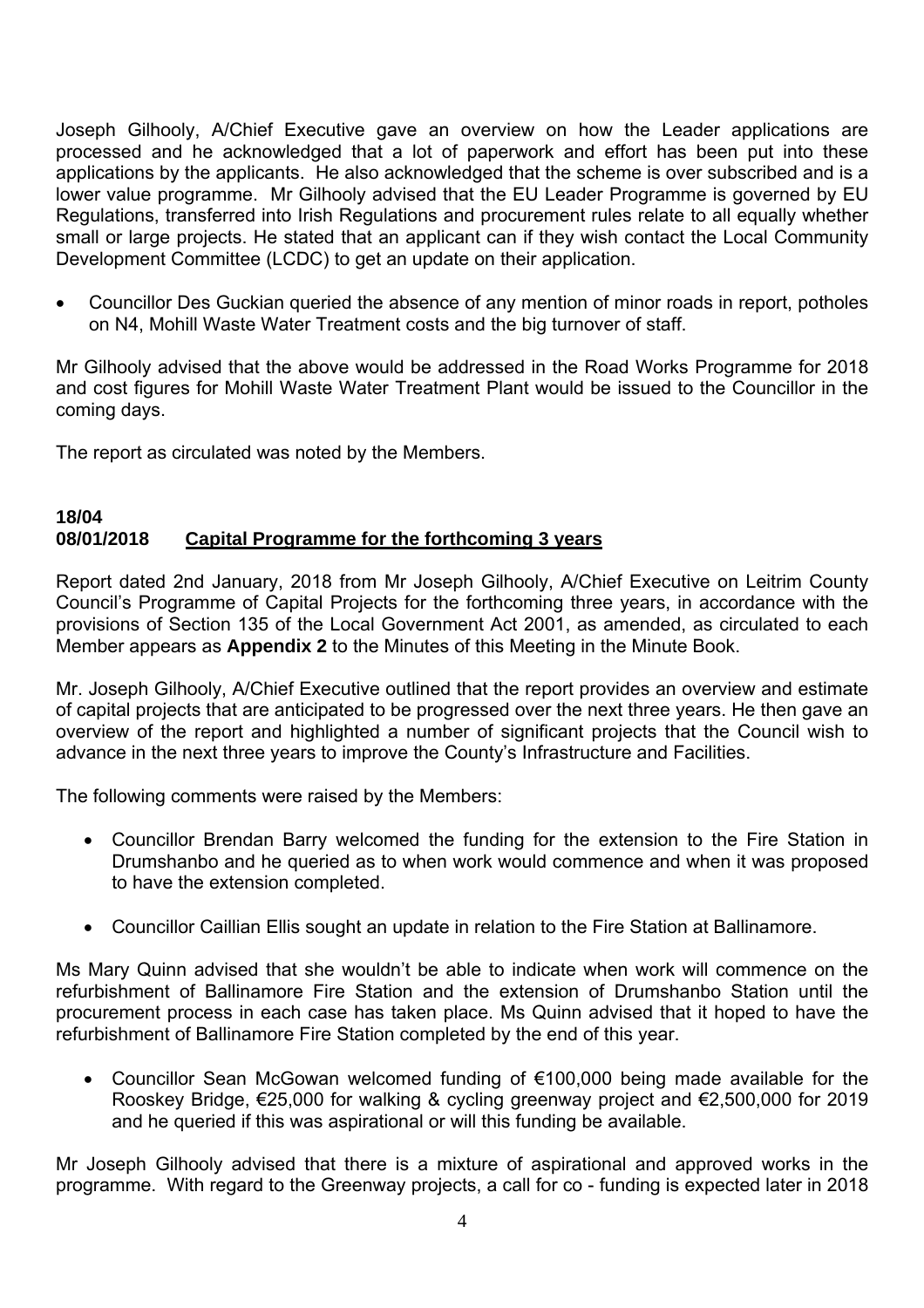and resources will continue to be monitored during the year. Leitrim County Council are currently in contact with the Department in relation to progressing the Rooskey Bridge Project.

- Councillor Enda Stenson queried how far the following schemes were progressing under the Housing Construction Programme:-
	- **Summerhill, Carrick-on-Shannon**

# • **Attirory, Carrick-on-Shannon**

Councillor Stenson proposed that a meeting be held with concerned residents in regard to both housing construction schemes.

- Councillor Des Guckian queried how much of the €3,743,850 that has been allocated to the Attirory Social Housing Scheme will be given towards the provision of a seperate road into the estate.
- Councillor Des Guckian queried where the funding was coming from for the office extension at Aras An Chontae.

Mr Joseph Gilhooly advised that the raising of a loan of €5 million by Leitrim County Council for the purposes of construction of Phase II of the Civic Office Development in Carrick-on-Shannon was approved by Members at the 6<sup>th</sup> March 2017 Council meeting.

• Councillor Felim Gurn sought an update in relation to the Fire Station in Manorhamilton.

Ms Mary Quinn advised that the next stage to be progressed is the design process.

- Councillor Seadhna Logan queried if there was a plan to bring the County Library to Carrick-on-Shannon.
- Councillor Caillian Ellis sought assurance that the County Library would remain in Ballinamore.

Mr Joseph Gilhooly advised that a bigger branch Library is needed in Carrick-on-Shannon and there are currently no plans to change the location of the County Library.

This update was noted by the Members.

# **18/05**

# **08/01/2018 Dispose of freehold interest in House at No 16 Dristernan, Drumshanbo, Co Leitrim**

Notice of Intention dated 22<sup>nd</sup> December 2017 from Ms Johanna Daly, A/Senior Executive Officer Housing Department in relation to the Disposal of Freehold Interest in House at No 16 Dristernan, Drumshanbo, Co Leitrim and adjoining site comprising circa 0.717 acres (0.29 hectares) in the townland of Drumshanbo, Co Leitrim (Freehold Interest Registered in name of Leitrim County Council – Folio No LM115L) in accordance with Section 183 of the Local Government Act, 2001 as circulated to all Members which appears as **Appendix 3** to the Minutes of this meeting in the Minute Book.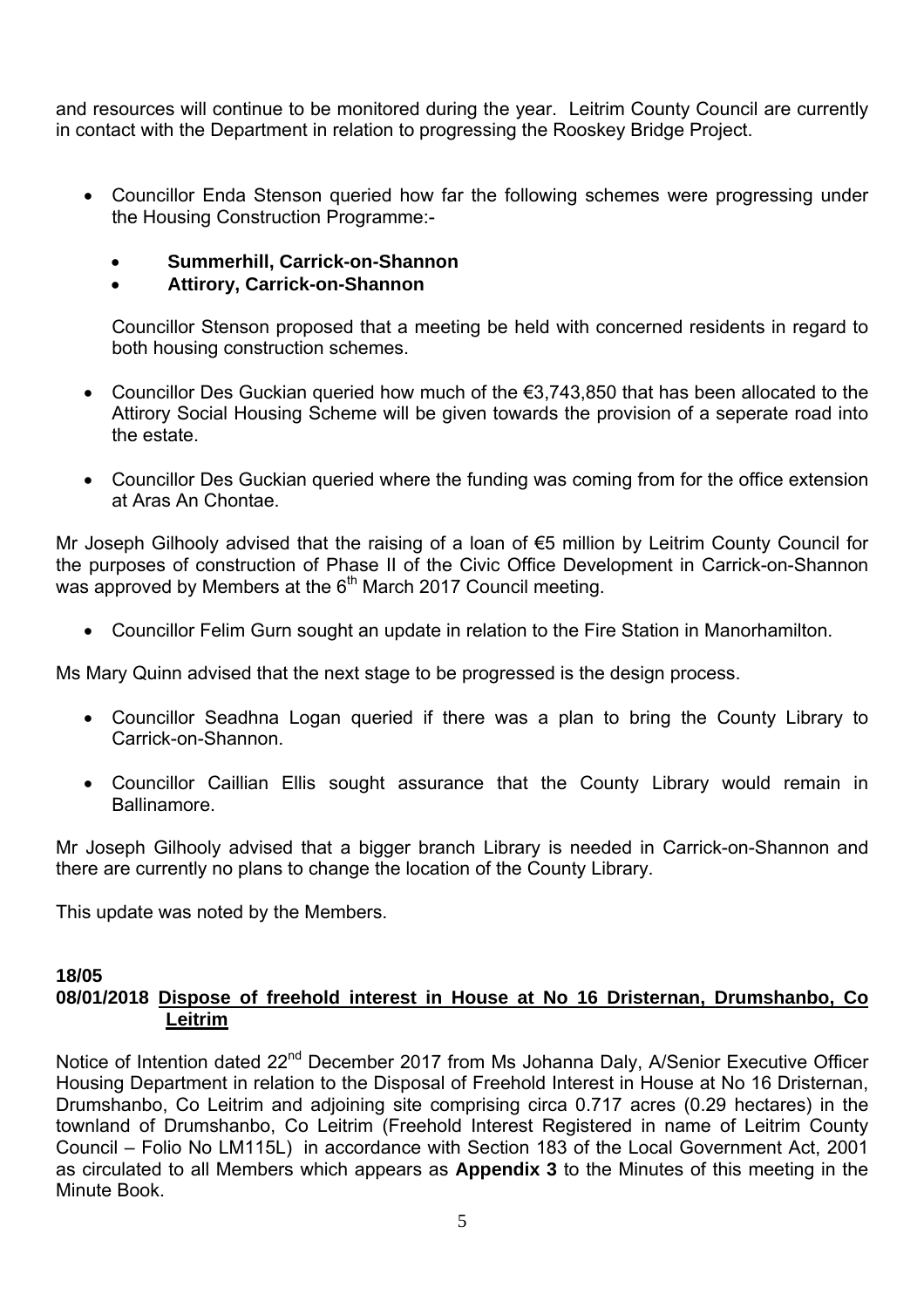#### **Proposed by Councillor Enda Stenson, seconded by Councillor Brendan Barry and UNANIMOUSLY RESOLVED:**

"That the Disposal of Freehold Interest in House at No 16 Dristernan, Drumshanbo, Co Leitrim and adjoining site comprising circa 0.717 acres (0.29 hectares) in the townland of Drumshanbo, Co Leitrim (Freehold Interest Registered in name of Leitrim County Council – Folio No LM115L) in accordance with Section 183 of the Local Government Act, 2001 and Notice of Intention dated 22nd December, 2017 as circulated to all Members be approved".

#### **18/06 08/01/2018 Monthly Management Reports by the Chief Executive**

Monthly Management Reports for the period 1<sup>st</sup> January, 2017 to 31<sup>st</sup> October, 2017 and 1<sup>st</sup> January, 2017 to 30<sup>th</sup> November, 2017 by Mr. Joseph Gilhooly, A/Chief Executive, dated 15<sup>th</sup> November, 2017 and 14<sup>th</sup> December 2017 respectively, prepared in accordance with Section 136 (2) of the Local Government Act, 2001 as inserted by Section 51 of the Local Government Reform Act, 2014, as circulated to the Members, appears as **Appendix 4** and **Appendix 5** to the Minutes of this meeting in the Minute Book.

The report as circulated was noted by the Members.

#### **18/07 08/01/2018 To Review and Amend the existing Casual Trading Byelaws adopted in 2009 and reviewed in 2013**

Report from Shane Tiernan, A/Director of Services Economic Development, Planning, Environment and Transportation on proposed amendments to County Leitrim Casual Trading Byelaws adopted in 2009 and reviewed in 2013 pursuant to Section 6 of the Casual Trading Act 1995 in relation to the control, regulation, supervision and administration of casual trading in County Leitrim as circulated to the Members, appears as **Appendix 6** to the Minutes of this meeting in the Minute Book.

Mr Shane Tiernan gave an overview of the proposed amendments and indicated that it was intended to place them on public display and invite submissions and representations from interested parties. He stated that any submissions or observations received will be taken into consideration and the Draft Bye Laws will be brought back to a Meeting of the Council for approval.

Councillor Padraig Fallon queried what benefit will be achieved if the sites available are reduced, if reduced will it be difficult to get them re-instated and when will there be a review carried out in the future.

Mr Shane Tiernan advised that all the existing designated Casual Trading Pitches are located within urban areas and when deciding whether to designate any land as a casual trading area or to revoke a designation made in Bye-Laws under the Act, a Local Authority shall have regard to the proper planning and development of its functional area(including the preservation and improvement of the amenities thereof), the development plan for its functional area and any special amenity order relating to its functional area, the traffic likely to be generated by the casual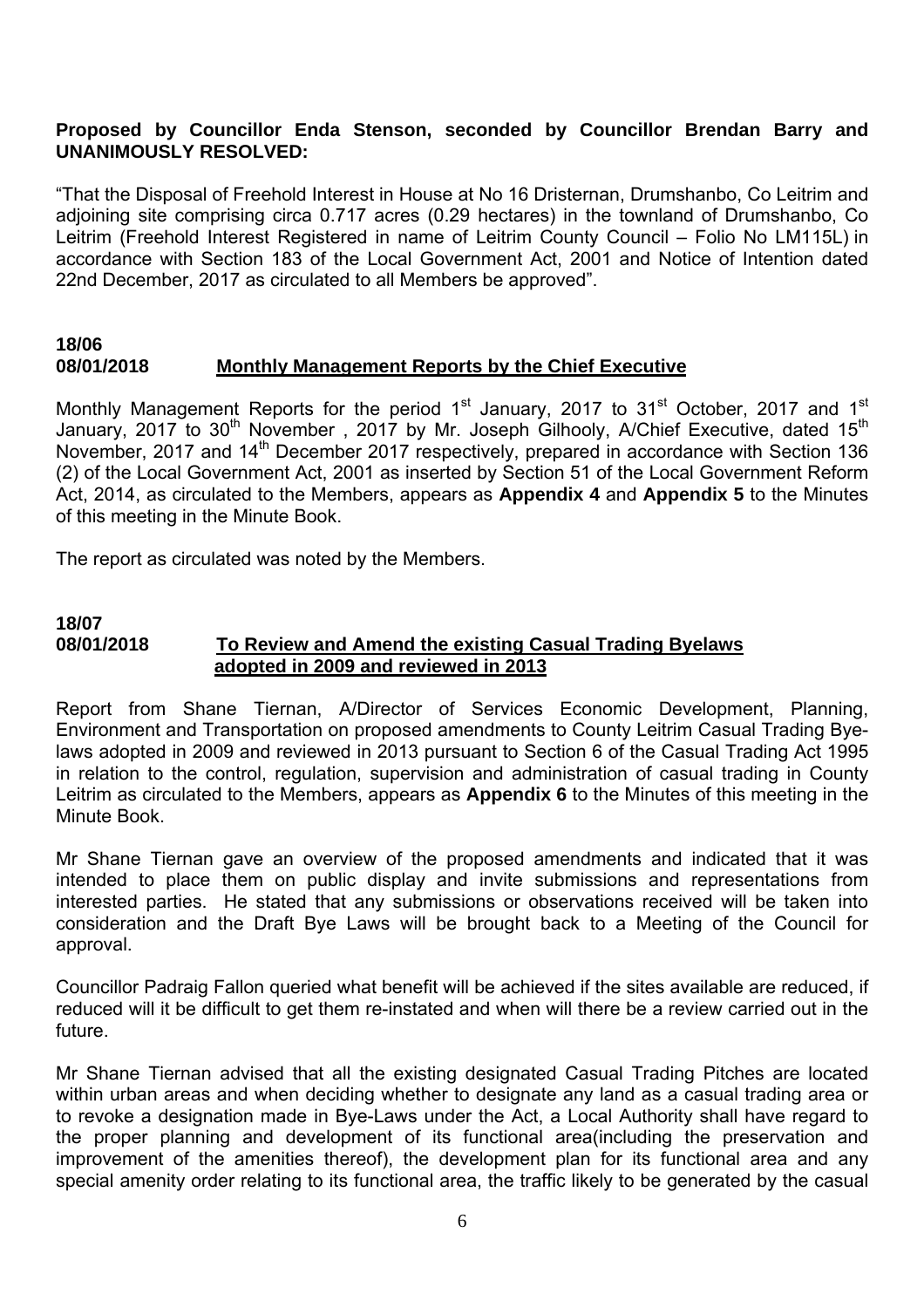trading in the casual trading area and all other matters that it considers relevant to its decision. He also stated that a review of Casual Trading Bye Laws can be carried out every four years.

This report was noted by the Members.

#### **18/08 08/01/2018 An Additional exemption/waiver (with respect to applicants participating in the testing of Zero Discharge Wastewater Treatment & Disposal Systems in Co Leitrim and to amend the wording of an exemption/waiver (with respect to extensions) and a reduction (with respect to replacement houses) in the County Leitrim Development Contributions Scheme 2016-2019**

Report from Bernard Greene, Senior Planner regarding an additional exemption/waiver (with respect to applicants participating in the testing of Zero Discharge Wastewater Treatment & Disposal Systems in Co Leitrim and to amend the wording of an exemption/waiver (with respect to extensions) and a reduction (with respect to replacement houses) in the County Leitrim Development Contributions Scheme 2016-2019 as circulated to the Members, appears as **Appendix 7** to the Minutes of this meeting in the Minute Book.

Councillor Sinead Guckian thanked the Executive and the Elected Members that were in favour and progressed the matter so quickly to waiver the Development Contribution costs to any planning applicant who will be participating in the pilot testing of the Zero Discharge Wastewater Treatment & Disposal Systems in County Leitrim and stated that this project will be providing valuable data and research for the sustainability of rural living and culture in Leitrim.

#### **Proposed by Councillor Sinead Guckian, seconded by Councillor Mary Bohan and UNANIMOUSLY RESOLVED**

"Permission granted for individual dwelling houses after  $6<sup>th</sup>$  November 2017 to approved participants in the scheme to facilitate testing of Zero Discharge Wastewater Treatment & Disposal Systems in Co. Leitrim shall be exempted from development contributions under this Development Contribution Scheme'

#### **Proposed by Councillor Sinead Guckian, seconded by Councillor Mary Bohan and UNANIMOUSLY RESOLVED that the relevant exemptions/waivers and reductions be amended as follows:**

o) That the first 40 sq. m. of extensions to a residential development where the house has not been extended previously including by exempted developments. The floor area of all extensions in excess of 40 sq. m. shall be subject to the application of the Scheme. **This shall only apply in a rural area where the cumulative floor area of the house and extension exceeds 251 sq. m. or in an urban area where the cumulative floor area of the house and extension exceeds 216 sq. m.** 

 **And**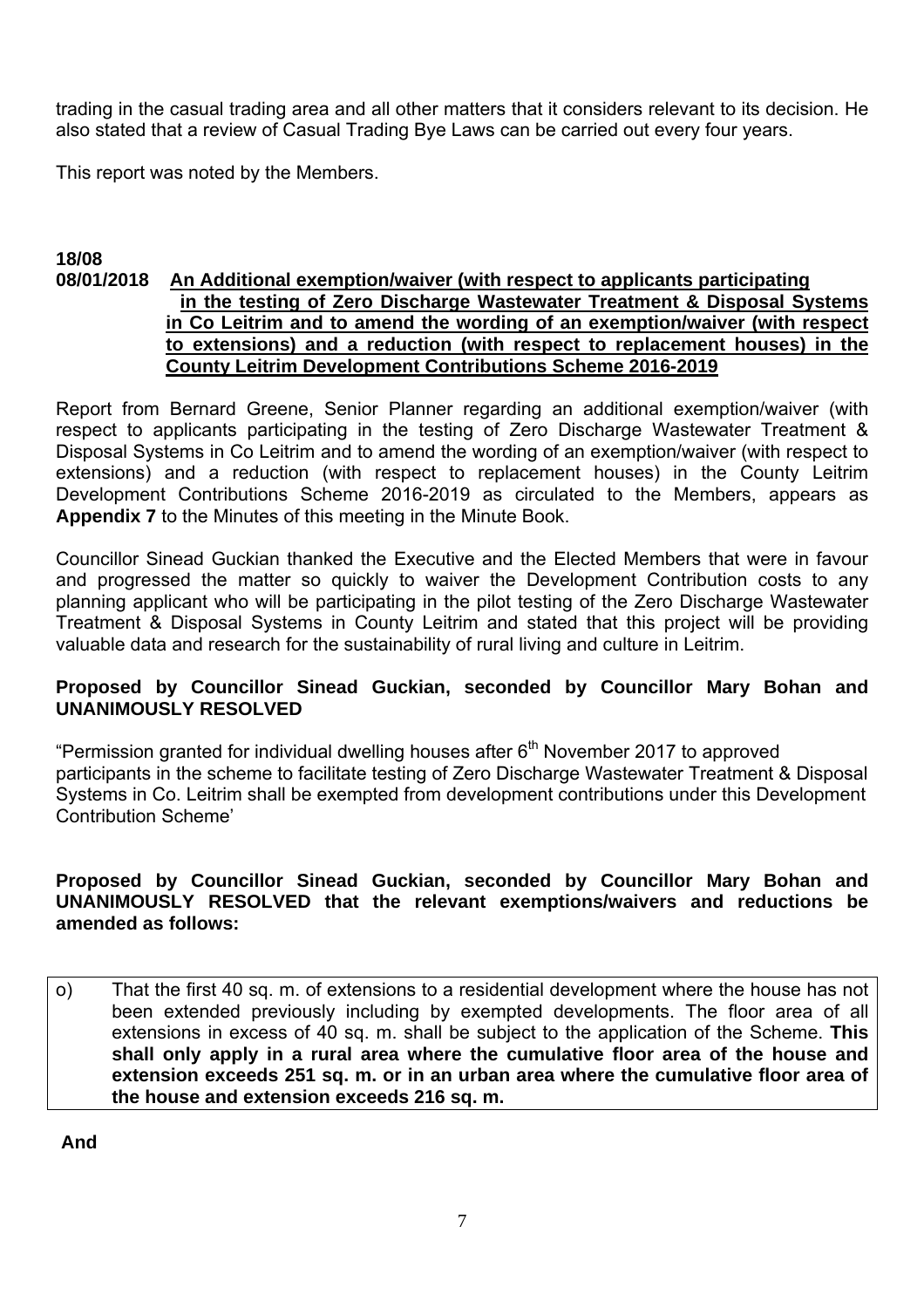**g)** For **redevelopment projects**, a charge only of the net additional development (e.g. a redevelopment totalling  $200m<sup>2</sup>$  of which 150 $m<sup>2</sup>$  is replacing existing development, contribution is only required for the additional 50m<sup>2</sup>). In relation to replacement dwelling **houses in rural areas, a development contribution will only be applicable to the floor area in excess of 251 sq. m. where the original dwelling house was less than or equal to 250 sq. m. whilst in urban areas, a development contribution shall only be applicable to the floor area in excess of 216 sq. m.** 

#### **18/09 08/01/2018 To approve loan to North West Simon Community for the purposes of the purchase of 2 dwellings in Carrick-on-Shannon, Co Leitrim**

Report dated 2<sup>nd</sup> January 2018 from Mary Quinn, Director of Services, Housing, Corporate, Cultural and Emergency Services recommending approval to increase loan in the sum of €152,750 which was previously approved by the Members of Leitrim County Council at Council Meeting held on Monday, 11<sup>th</sup> January 2016 to  $\epsilon$ 167,392. This loan has been provided to the North West Simon Community for the purposes of the purchase of 2 dwellings in Carrick-on-Shannon, Co Leitrim as circulated to the Members, appears as **Appendix 8** to the Minutes of this meeting in the Minute Book.

#### **Proposed by Councillor Enda Stenson, seconded by Councillor Sean McGowan and UNANIMOUSLY RESOLVED**

**"**To increase loan in the sum of €152,750 which was previously approved by the Members of Leitrim County Council at Council Meeting held on Monday, 11<sup>th</sup> January 2016 to €167,392. This loan has been provided to the North West Simon Community for the purposes of the purchase of 2 dwellings in Carrick-on-Shannon, Co Leitrim".

Councillor Des Guckian queried as to why this loan has now to be increased.

Ms Quinn confirmed that additional costs were incurred with the project.

Councillor Des Guckian said he had no objection to increase in the loan.

#### **18/10 08/01/2018 Section 138 (1) of the Local Government Act 2001**

Mr Joseph Gilhooly, A/Chief Executive advised that the following 2018 National Road Allocations have been received from Transport Infrastructure Ireland:-

- $\bullet$   $\in$ 3,398,152 for Road Improvement
- €314,537 for Road Maintenance.

.

Mr Shay O'Connor gave a brief overview of the Allocations. He confirmed that an allocation of €25,000 has been provided for the N4 Carrick-on-Shannon to Dromod By Pass. Transport Infrastructure Ireland (TII) intend to undertake a pre-appraisal exercise during 2018 and bring it up to date with Road Design guidelines, Planning Laws and Environmental laws.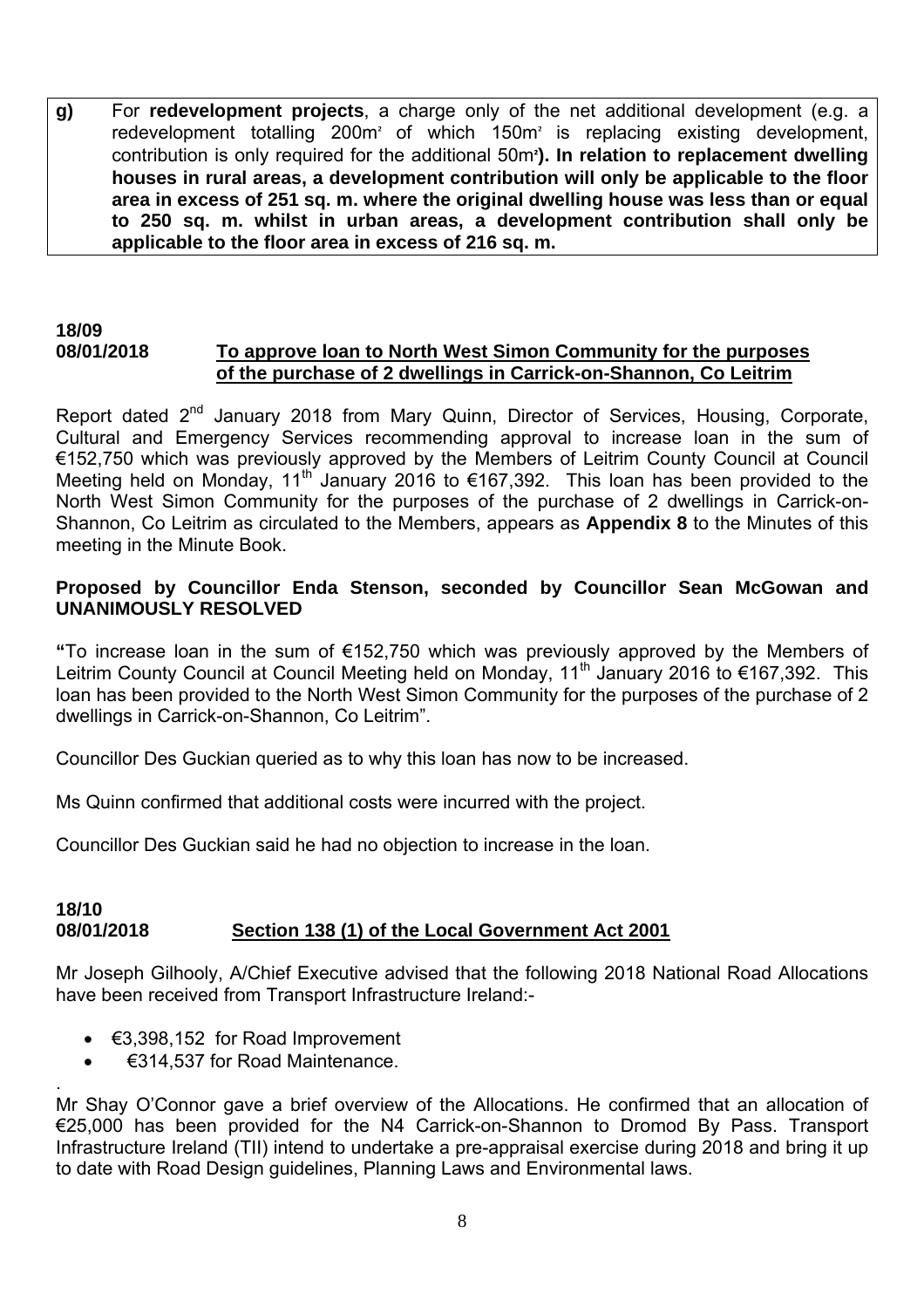Councillor Mary Bohan sought clarification as to whether the Road Allocations for 2018 would be cut.

Mr Vincent Dwyer, Head of Finance said he was not aware of the allocation at this time.

Councillor Enda Stenson said that he didn't believe Carrick-on-Shannon traders can wait any longer for the long awaited By Pass and he proposed that Leitrim County Council call on the TII to look at the possibility of creating a Ring Road around Carrick-on-Shannon and this should be developed in conjunction with Roscommon County Council.

Cathaoirleach, Councillor Finola Armstrong McGuire totally agreed with the comments from the Members and she cited that Carrick-on-Shannon Chamber of Commerce had met with the Joint Oireachtas Committee on Transport to discuss the upgrading of the N4. The recommendation received was that the N5 would be put in with the N4 for a Joint Capital Programme. The N5 plan appears to be going ahead and the N4 is pushed out to 2021-2025.

Councillor Des Guckian supported the Ring Road around Carrick-on-Shannon and proposed that resurfacing be carried out on the N4 around Masonite. Councillor Des Guckian said he was totally opposed to the Carrick-on-Shannon to Dromod By Pass as it has proved to be a dangerous design.

Councillor Sean McDermott paid tribute to TII and Leitrim County Council on the work done on the hard shoulder on the N.16. Councillor McDermott expressed his disappointment that Fermanagh and Sligo Local Authorities have not been more proactive in this regard as Leitrim have been.

Councillor Padraig Fallon expressed his disappointment with the reduction of the funding and he noted that less is going to be done and the stark reality is to do more with less.

Councillor Sean McGowan said that a Ring Road around Carrick-on-Shannon should be pursued and this should be incorporated into the by pass design.

Councillor Sean McGowan acknowledged the work done on the lay bys on the Rooskey to Dromod By pass but he expressed his disappointment that the lay bys are very small.

Councillor Mary Bohan expressed her disappointment that land has been frozen for the By Pass and she insisted that landowners should be given some indication as to when this project is about to commence.

Councillor Callian Ellis said that there is no funding to do some of roads and some of the road network is crumbling. Councillor Ellis proposed that pressure should be put on the Department to get funding for these roads.

Mr Shay O Connor advised that there will be discussions with TII later this year and it is positive that this project is under discussion. The original scheme was aspirational and the TII will take an overall look at the whole scheme. The pre appraisal exercise will be open for discussion. Mr O' Connor advised that there has been a 32% reduction on the roads maintenance budget nationally – Area Engineers will be liaising with the TII to get additional funding.

Councillor Justin Warnock referred to the closing of Local Roads in other counties.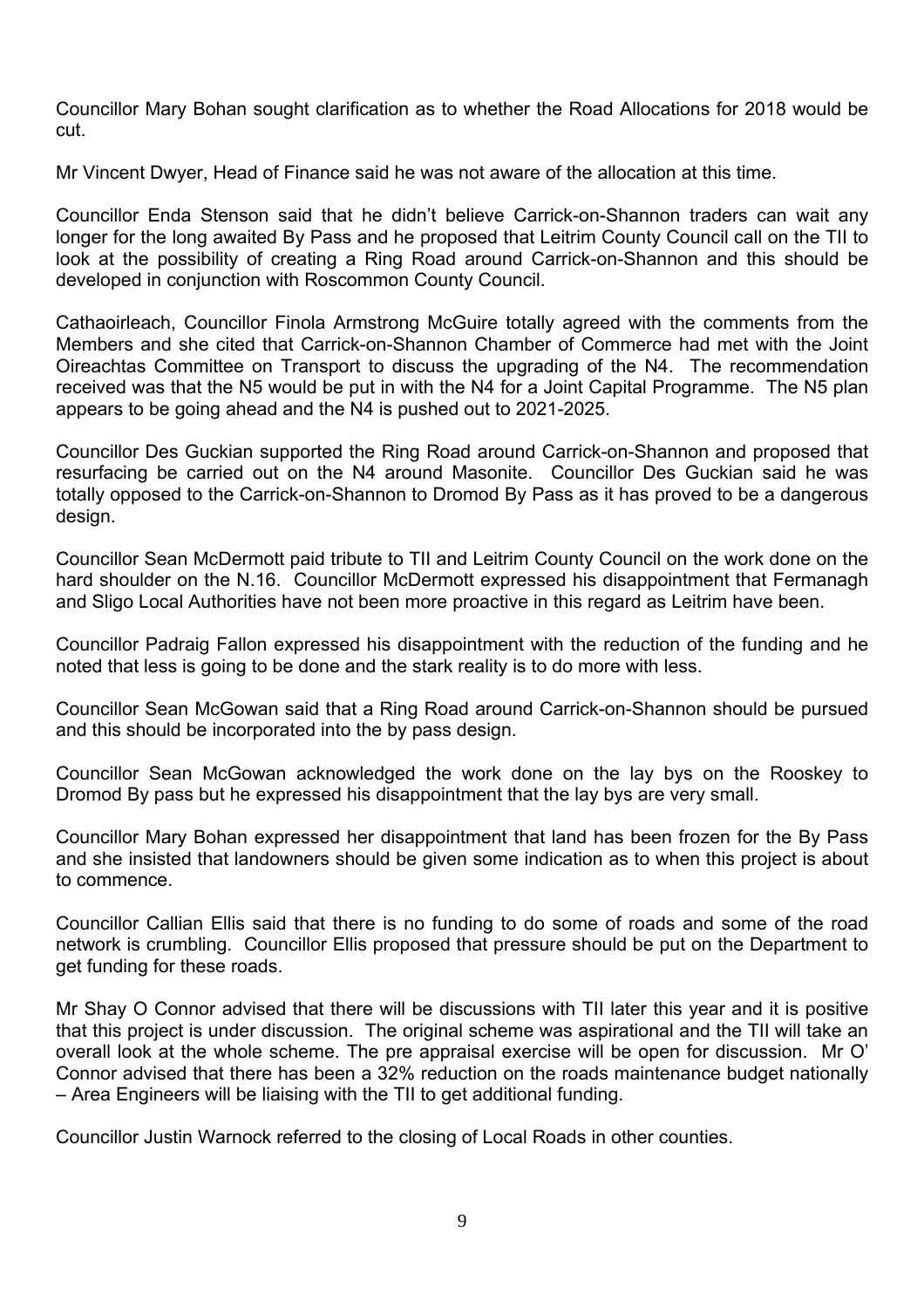Mr Shay O'Connor said that there are no proposals to abandon local roads in County Leitrim and he acknowledged that there is less funding to maintain roads.

Councillor Des Guckian proposed that a letter issue to the Department and to the TII to condemn the cut backs in funding as indicated and request more funding.

Councillor Padraig Fallon supported this. Councillor Sean McGowan proposed that a copy of the letter be sent to Minister Shane Ross. Councillor Brendan Barry proposed that a list of the roads and bridges that require funding to be included with the letter. This was agreed.

# **18/11 08/01/2018 Corporate Policy Group Report**

Ms. Joan Lowe, Meetings Administrator gave an overview of the items considered by the Corporate Policy Group at their meeting held prior to the Council meeting.

# **Update from the Strategic Policy Committee's**

#### • **Housing Policy, Social & Cultural Development Strategic Policy Committee**

Ms. Lowe outlined that a meeting of the **Housing Policy, Social & Cultural Development Strategic Policy Committee** was held on Tuesday, 14<sup>th</sup> November, 2017 and considered the following items:

#### **Draft Community Lifebuoy Scheme**

The Draft Community Lifebouy Scheme was considered at the September Strategic Policy Committee meeting and it was agreed further to a number of minor amendments to refer the document to the Public Participation Network (PPN) for their comments and observations. One submission was received from Carrick-on-Shannon Rowing Club expressing their interest in signing up to the scheme. The Strategic Policy Committee approved the adoption of the Draft Community Lifebuoy Scheme.

#### **Presentation on the Leitrim Cultural Strategy**

The Members received a presentation on the Leitrim Cultural Strategy from Ms. Brid Millar. The Leitrim Cultural and Creative Strategy is expected to be finalised and presented to the Elected Members in early 2018.

#### • **Environmental, Transportation & Infrastructural Policy Strategic Policy Committee**

Ms Lowe outlined that a meeting of the Environmental, Transportation & Infrastructural Policy Strategic Policy Committee was held on the  $12<sup>th</sup>$  December, 2017 and considered the following items:

#### - **Climate Change Strategy**

The Members received a detailed report on the Climate Change Adaptation Strategy from Shane Tiernan, A/Director of Services which outlined a strategy for putting measures in place to deal with Climate Change. A discussion followed re the various issues with regard to effects of climate change and it was agreed that public consultation should be sought with regard to adopting the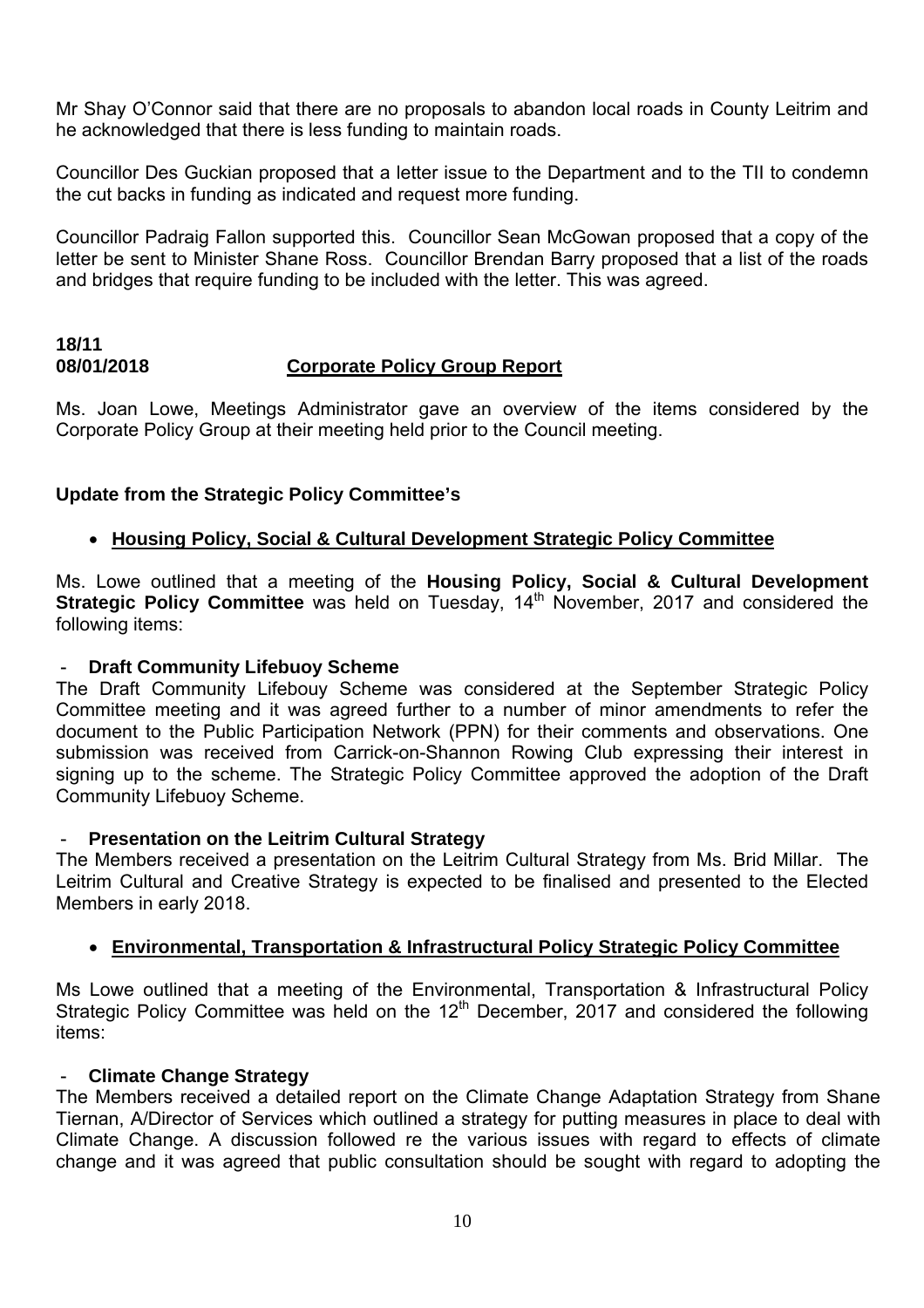Climate Change Adaptation Strategy. It is envisaged that the draft Strategy will be finalised by mid 2018.

#### - **Rainwater Harvesting**

A report on Rainwater Harvesting was presented to the Members. A discussion followed and members stated that it is vital to promote public awareness and that groups should be encouraged to engage in Rainwater Harvesting Projects. It was agreed that Shane Tiernan, A/Director of Services would explore the possibility with the Environment Department in the context of a possible scheme similar to that deployed previously regarding composting bins.

#### - **Road Safety Plan Update**

The Members received a presentation from Kathryne Bohan, Road Safety Officer on the Road Safety Plan. The report provided an update on the current position with regard to the action items within the plan. Members highlighted areas where speed limits should be implemented and enforced and also that funding should be sought under the Low Cost Safety Scheme for high risk locations.

# • **Economic, Development, Enterprise & Planning Strategic Policy Committee**

Ms Lowe outlined that an Economic, Development, Enterprise & Planning Strategic Policy Committee SPC Committee meeting took place on 14<sup>th</sup> December 2017 and considered the following items:.

#### - **Report on Irelands National Broadband Plan**

The Members received a comprehensive presentation on Ireland's National Broadband: delivering on the promise from Mr. Shane Campbell, CEO, ICBAN.

#### - **Update on the Culture and Creative Plan**

The Members received a presentation on the Culture and Creative Plan for County Leitrim 2018 – 2022 from Mr. Philip Delemere, Arts Officer.

# - **Update on Casual Trading Bylaws**

The Members received an update from Mr. Finbar Keaney, Staff Officer, Planning Department on the proposed amendments to the Casual Trading Bye-Laws 2009.

It is proposed to reduce the number of designated pitches from 27 to 20 by removing the following:-

2 located at Old Church Street/Library Corner, Manorhamilton

- 1 located at High Street, Ballinamore
- 1 located at St. Georges Terrace, Carrick on Shannon
- 1 located at Main Street, Drumkeerin
- 2 located at Manorhamilton Road, Drumkeerin.

It was agreed to amend the 2009 Casual Trading byelaws accordingly and to bring the proposed amendments forward for public consultation.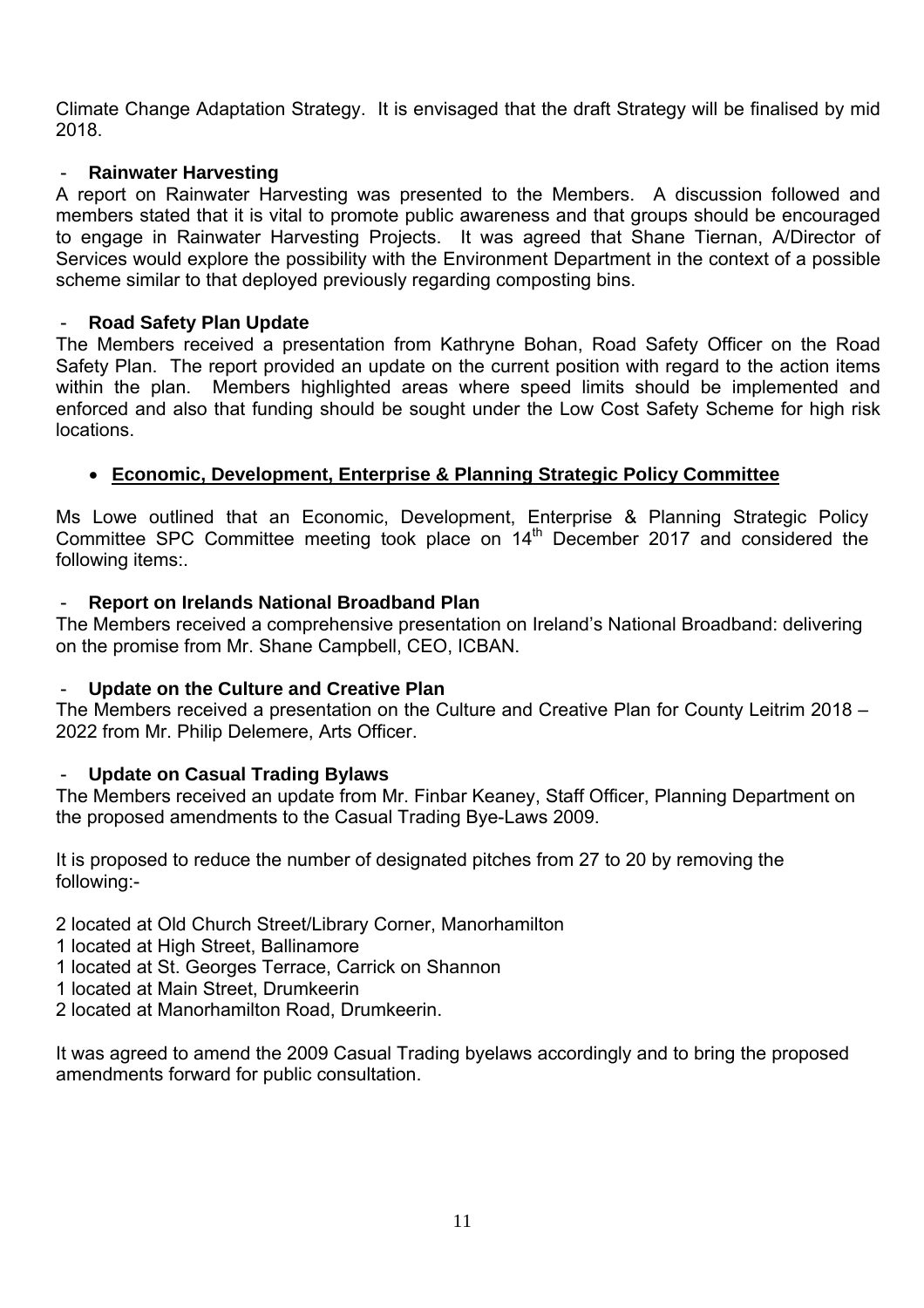# **Development Contribution Scheme**

The Members received a presentation from Mr. Bernard Greene, Senior Planner on the proposed Amendments to the Development Contribution Scheme.

At the  $6<sup>th</sup>$  November 2017 Council meeting, Councillor Sinead Guckian submitted the following Notice of Motion:

Following the recent presentation on the successful potential of the Pilot "Waste Water one off zero discharge system", and the associated expensive costs of same, at the November meeting of Leitrim County Council I will ask the Chief Executive to commence the process now, to adjust the Council's Development Contribution Scheme to waiver the planning Development Contribution costs for any applicant who will be participating in this pilot scheme and therefore providing valuable data and research for the sustainability of rural living and culture in Leitrim.

It is suggested that exemption (q) to the Development Contributions Scheme would read as follows:

Permission granted for individual dwelling houses after 6th November 2017 to approved participants in the scheme to facilitate testing of Zero Discharge Wastewater Treatment & Disposal Systems in Co. Leitrim shall be exempted from development contributions under this Development Contribution Scheme'

There are 2 other matters which the Planning Department would like to use this opportunity to clarify with respect to the operation of the Development Contributions Scheme, namely extensions and replacement dwellings. Certain operational issues have become apparent with regard to the wording of the relevant exemptions and waivers and whether or not in practice these provisions are reasonable.

At present, the adopted Development Contribution Scheme provides for the following:

# **Exemption / Waivers**

o) The first 40 sq. m. of extensions to a residential development where the house has not been extended previously including by exempted developments. The floor area of all extensions in excess of 40 sq. m. shall be subject to the application of the Scheme.

#### **Reductions**

g) For redevelopment projects, a charge only of the net additional development (e.g. a redevelopment totalling 200m of which 150m is replacing existing development, contribution is only required for the additional 50m).

It is proposed to amend the relevant Exemption / Waivers as follows:

o) The first 40 sq. m. of extensions to a residential development where the house has not been extended previously including by exempted developments. The floor area of all extensions in excess of 40 sq. m. shall be subject to the application of the Scheme. This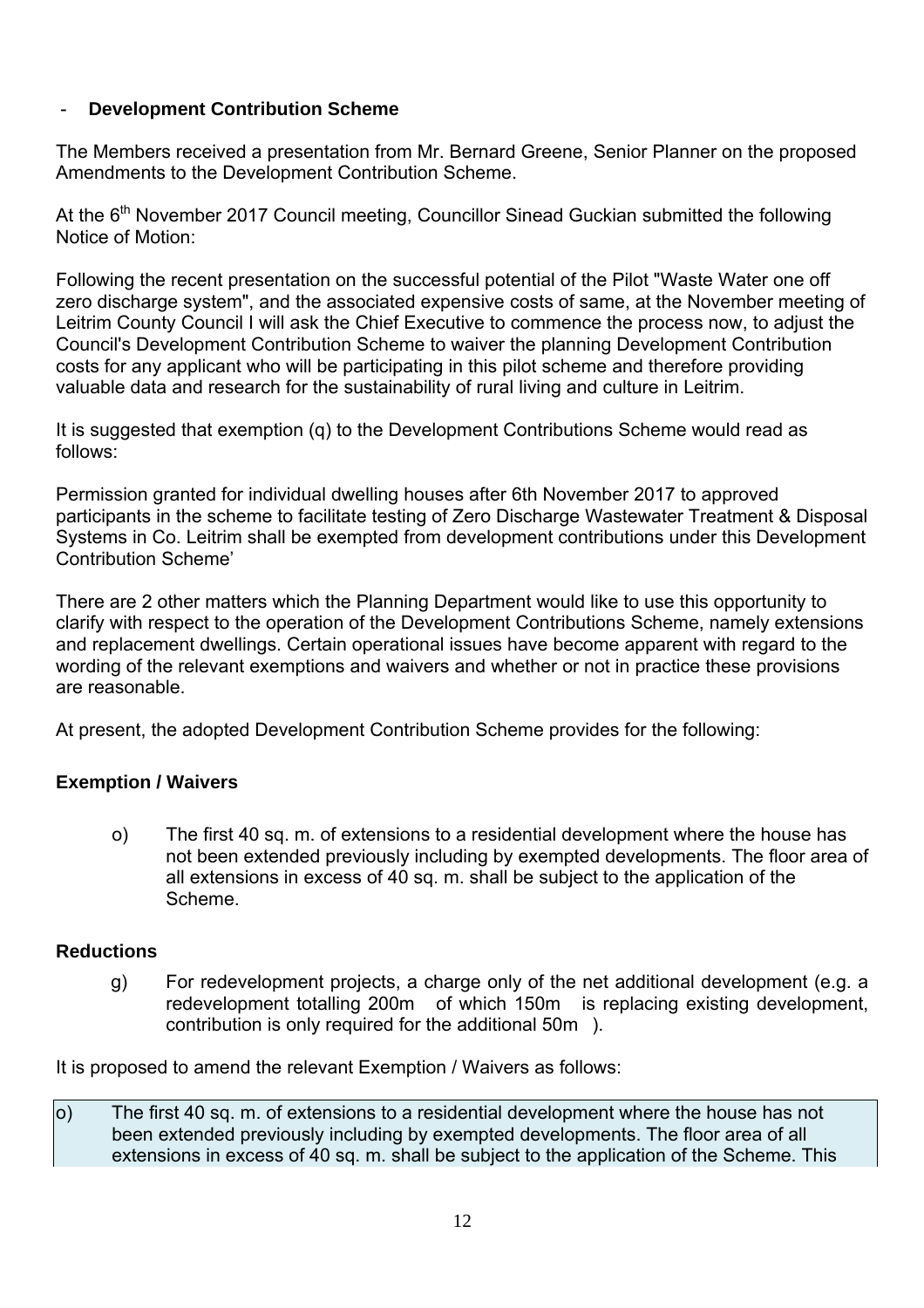shall only apply where the cumulative floor area of the house and extension exceeds 251 sq. m.

It is proposed to amend the relevant Reductions as follows:

g) For redevelopment projects, a charge only of the net additional development (e.g. a redevelopment totalling 200m of which 150m is replacing existing development, contribution is only required for the additional 50m). In relation to replacement dwelling houses in rural areas, a development contribution will only be applicable to the floor area in excess of 251 sq. m. where the original dwelling house was less than or equal to 250 sq. m. whilst in urban areas, a development contribution shall only be applicable to the floor area in excess of 216 sq. m.

It was agreed to bring forward the proposed amendments to the Development Contributions Scheme to the January 2018 Council meeting for approval.

Ms. Lowe also outlined that an over-view of items listed on the agenda for the Council meeting was provided by Mr. Joseph Gilhooly, Chief Executive and that the attendance of Members at forthcoming Conferences/Seminars was also agreed by the Corporate Policy Group. **18/12** 

#### **08/01/2018 Conferences/Training**

**Proposed by Councillor Paddy O'Rourke, seconded by Councillor Enda Stenson AND UNANIMOUSLY RESOLVED:** 

"That the attendance of Councillor Padraig Fallon at the EU Cohesion Policy 2014-2020 at the Four Seasons Hotel, Carlingford, Louth on the  $2^{nd}$  February 2018 to  $4^{th}$  February 2018 be approved".

"That the attendance of Councillor Frank Dolan and Councillor Justin Warnock at the AILG Training in Carrickmacross on the 23<sup>rd</sup> November 2017 be retrospectively approved".

"That the attendance of Councillor Finola Armstrong McGuire at the St Patrick's Day Celebrations in New York from  $8<sup>th</sup>$  March to 19<sup>th</sup> March 2018 be approved".

"That the attendance of Councillor Finola Armstrong McGuire at the Leitrim/London Association Dinner Dance from  $23^{rd}$  February to  $26^{th}$  February 2018 be approved".

#### **18/13 08/01/2018 Meeting Correspondence The following items were considered under Meeting Correspondence:**

- 1. Letter received 6<sup>th</sup> November 2017 from the Office of the Minister for Children and Youth Affairs acknowledging receipt of Resolution passed by Leitrim County Council in regard to resources for the Early Years Sector.
- 2. Letter received  $13<sup>th</sup>$  November 2017 from the General Manager, Mental Health Service, Health Service Executive, Sligo in regard to the CAHMS Services.

Councillor Seadhna Logan expressed his disappointment that none of the new 114 posts announced in previous correspondence from the HSE are going to be sanctioned for Sligo Leitrim Child and Adolescent Mental Health Service.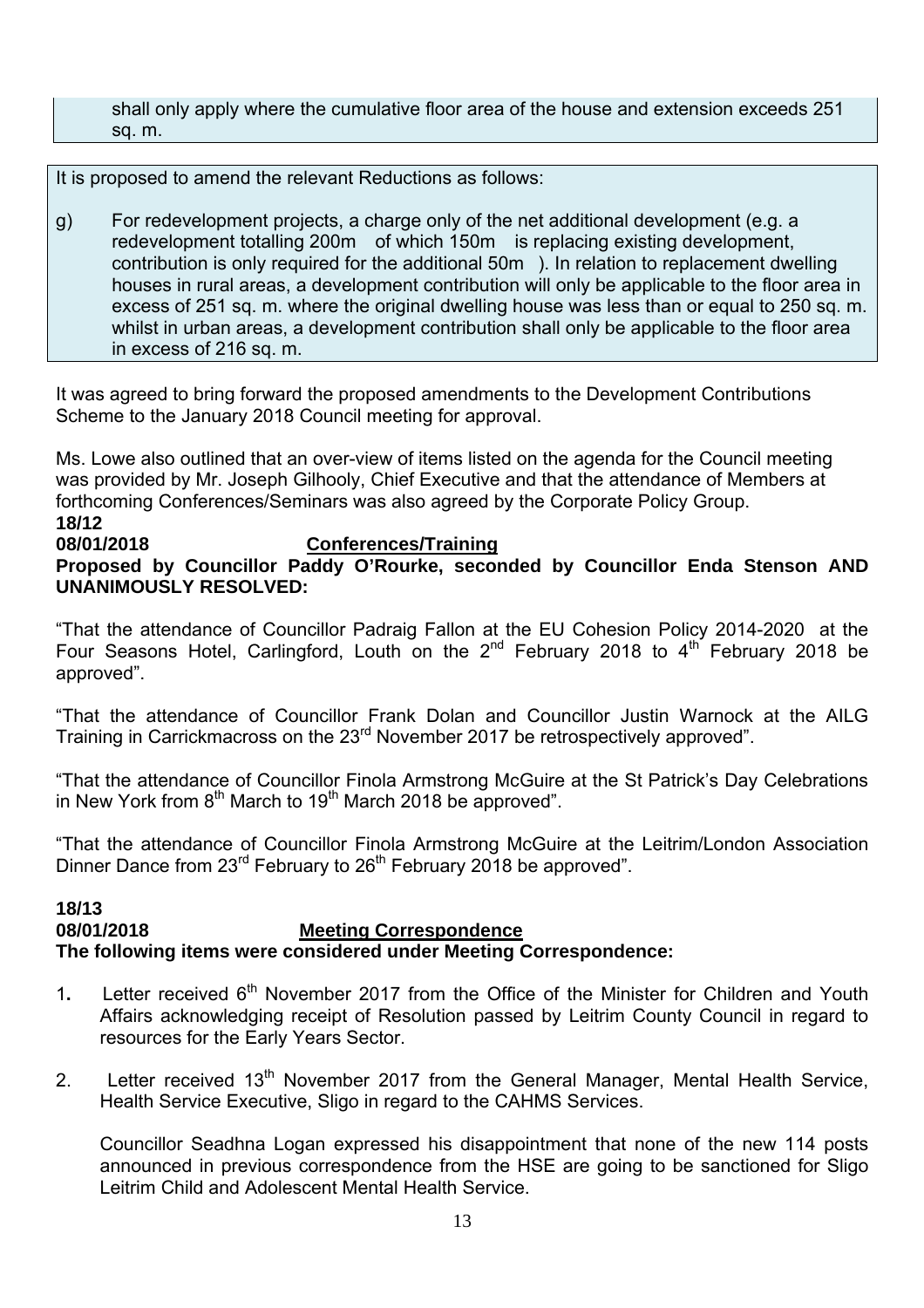Councillor Sinead Guckian said that she raised this issue 12 to 18 months and when finally 114 posts are sanctioned, not one post is sanctioned for Leitrim. Councillor Sinead Guckian proposed that a further letter issue to the Minster for Health expressing the disappointment of the Members in this regard.

Councillor Mary Bohan supported this and reiterated that children are being sent home from school due to their behaviour that cannot be accepted at school. Councillor Bohan said she contacted the HSE on two occasions and to date, she or the parent in question has had no reply.

- 3. Resolution received on the  $14<sup>th</sup>$  November 2017 from Clare County Council seeking support and calling on An Taoiseach to support enactment by Oireachtas of the National Housing Co-op Bill 2017 to provide for the establishment of an Industrial & Provident Society to be called the National Housing Co-operative Society.
- 4(a) Resolution received on the  $14<sup>th</sup>$  November 2017 from Clare County Council seeking support and calling on the Minister for Social Protection to reverse the unfair and discriminatory policy of penalising home makers that took some time out to care for their family prior to 1994 and to address the Austerity measure that penalised approximately 35,000 people, mainly women that was brought in by the Government on  $6<sup>th</sup>$  April 2012 concerning Contributory Pension **Entitlements**

#### **Proposed by Councillor Brendan Barry, seconded by Councillor Gerry Dolan AND UNANIMOUSLY RESOLVED**

"That Leitrim County Council call on the Minister for Social Protection to reverse the unfair and discriminatory policy of penalising home makers that took some time out to care for their family prior to 1994 and to address the Austerity measure that penalised approximately 35,000 people, mainly women that was brought in by the Government on  $6<sup>th</sup>$  April 2012 concerning Contributory Pension Entitlements".

- 4(b) Letter received 30<sup>th</sup> November 2017 from the Department of Employment Affairs and Social Protection in response to Resolution passed by Clare County Council in regard to the State Pension Provision.
- 5. Letter received 20<sup>th</sup> November 2017 from the Office of the Taoiseach acknowledging receipt of Resolution passed by Leitrim County Council in regard to Leader Funding.
- 5(a). Letter received  $29<sup>th</sup>$  November 2017 from Department of Rural and Community Development acknowledging receipt of Resolution passed by Leitrim County Council in regard to Leader Funding.
- 6. Letter received 20<sup>th</sup> November 2017 from Office of the Taoiseach acknowledging receipt of Resolution passed by Leitrim County Council in regard to Jobpath Scheme.
- 6(a) Letter received  $22^{nd}$  November 2017 from the Office of the Minister for Employment Affairs and Social Protection regarding Jobpath.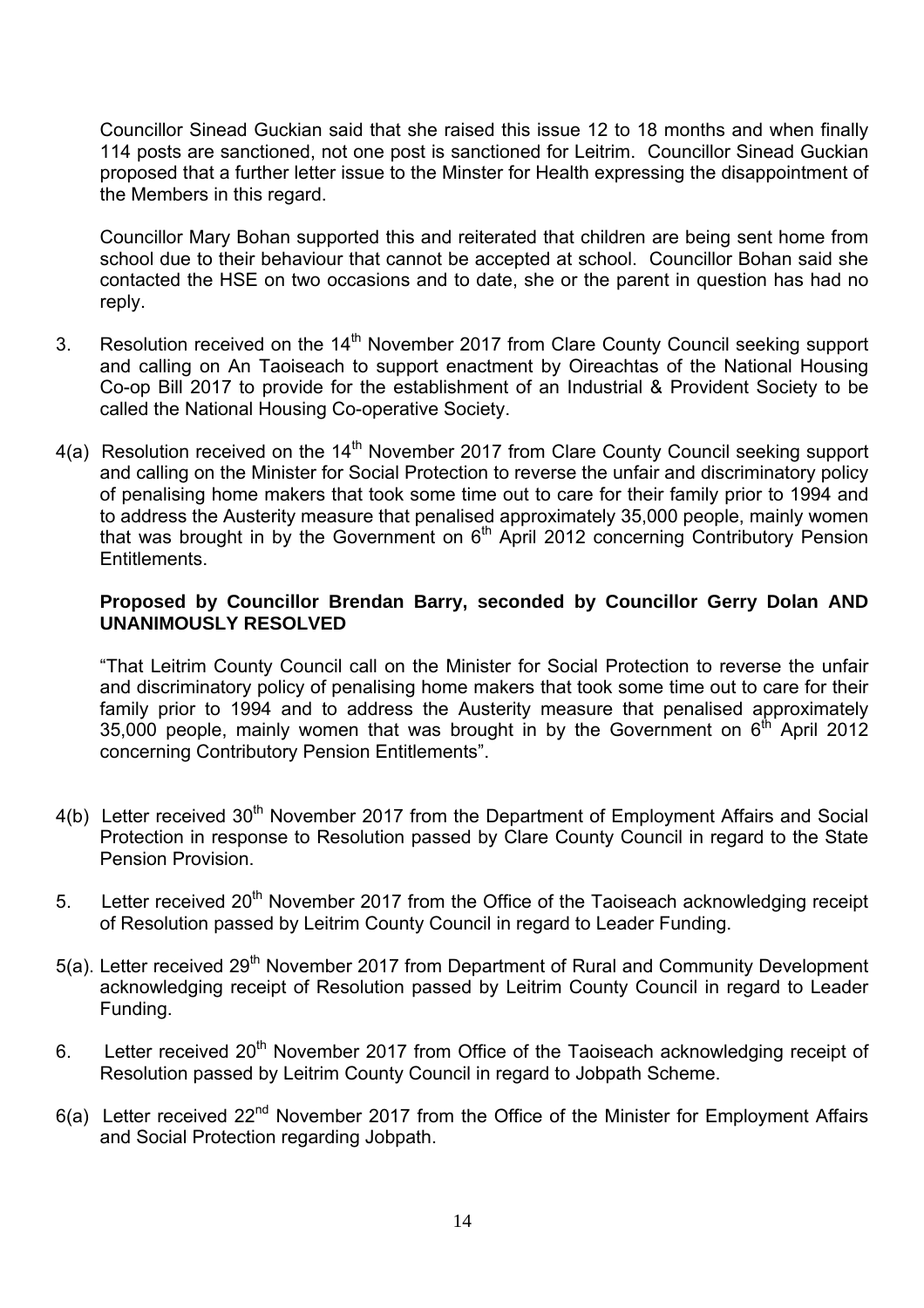- 6(b) Letter received 23rd November 2017 from the Contracted Public Employment Services, Department of Employment Affairs and Social Protection in regard to the Jobpath service.
- 7. Letter received 22<sup>nd</sup> November 2017from Mr Joseph Smith, Returning Officer, Constituency of Sligo/Leitrim acknowledging receipt of Resolution passed by Leitrim County Council in regard to Polling stations.
- 8. Letter of acknowledgement received 22<sup>nd</sup> November 2017 from the Office of the Minister for Justice and Equality regarding criteria for Community Based CCTV system installation in towns.
- 9. Letter of acknowledgement received 23<sup>rd</sup> November 2017 from the Office of the Minister for Agriculture, Food and the Marine regarding Land Drainage and Improvement Grant Scheme.
- 9(a) Letter of acknowledgement received  $29<sup>th</sup>$  December 2017 from the Office of the Minister for Transport, Tourism and Sport in regard to Resolution passed by Leitrim County Council regarding the Local Improvement Scheme.

Councillor Sean McGowan expressed his disappointment to the reply received in this regard.

- 10. Letter of acknowledgement received 23<sup>rd</sup> November 2017 from the Office of the Minister for Agriculture, Food and the Marine in regard to Resolution passed by Leitrim County Council on Afforestation licenses.
- 10(a) Letter received 19<sup>th</sup> December 2017 from the Office of the Minister for Agriculture, Food and the Marine in regard to Afforestation licences.
- 11. Letter received 24th November 2017 from the Office of the Minister for Agriculture, Food and the Marine acknowledging receipt of Resolution passed by Leitrim County Council regarding the GLAS Scheme.
- 11(a) Letter of acknowledgement received 23<sup>rd</sup> November 2017 from the Office of the Minister for Agriculture, Food and the Marine regarding the GLAS scheme.
- 12. Letter received from Ann Trimble, Lismore, Waterford to the Members of Leitrim County Council complimenting them for taking steps towards making this country a healthier place for all the inhabitants by banning the use of glyphosate herbicide in public spaces.

Councillor Justin Warnock welcomed the ban on the use of glyphosate and insisted that Community Groups also ban the use of glyphosate in all public places.

- 13. Resolution from Galway City Council requesting the Department of the Environment to prepare legislation regarding the disposal of paint under the Producer Responsibility initiative similar to the WEE scheme where paint would be brought back to the suppliers and disposed of by the paint companies.
- 14. Resolution from Clare County Council requesting the Minister for Agriculture to put in place a plan to help Clare farmers through an imminent fodder crisis in 2018.
- 15. Letter from Iarnrod Eireann acknowledging receipt of Resolution passed by Leitrim County Council in regard to signage at Carrick on Shannon Railway station.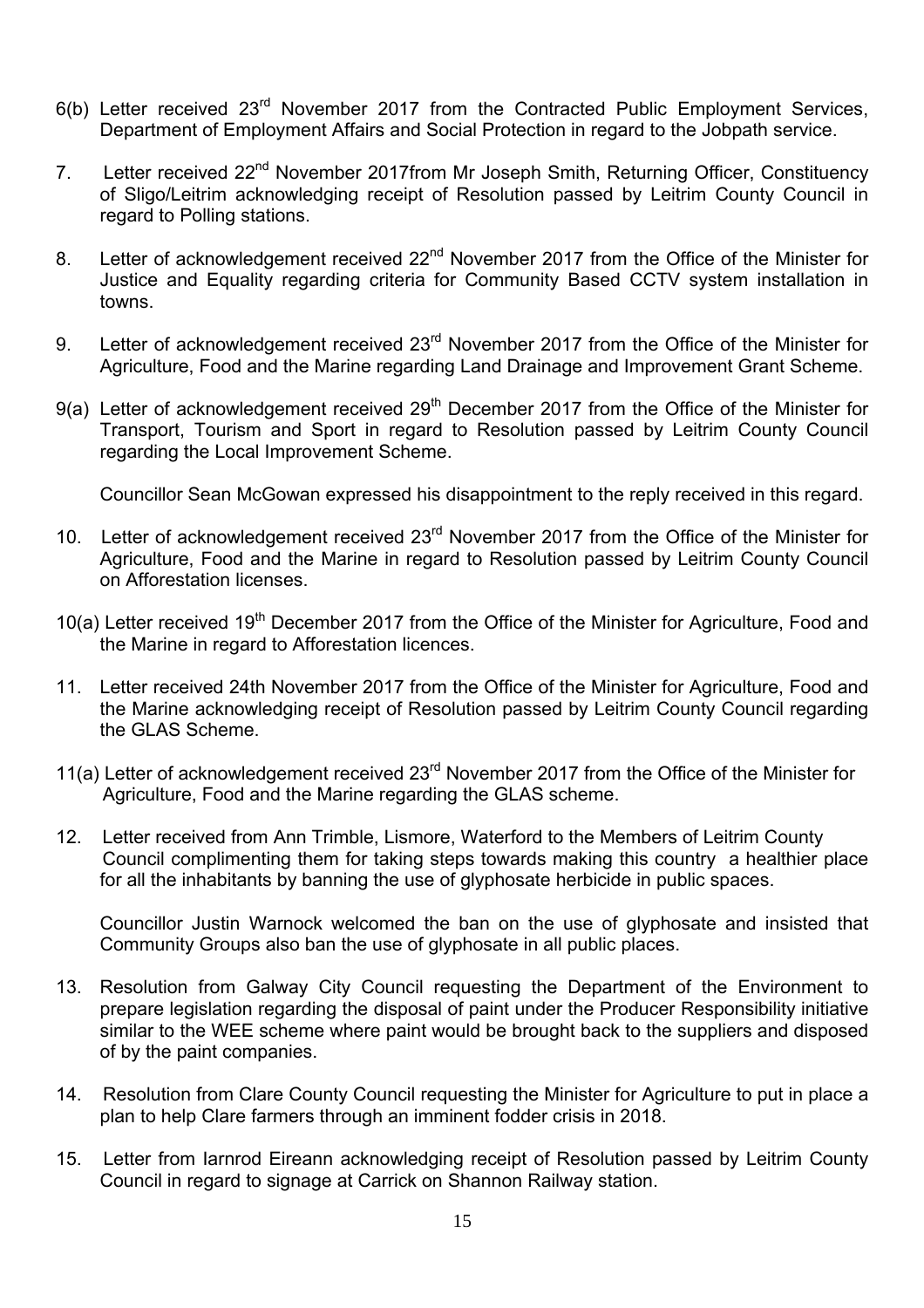#### **The following item was also raised under Meetings Correspondence**

Councillor Caillian Ellis highlighted that there is currently no Speech Therapist service available at St Patrick's Hospital, Carrick-on-Shannon. Councillor Ellis proposed that a letter issue to the Minister for Health to put in place a Speech Therapist in St Patrick's Hospital for at least 2 days a week.

#### **18/14 08/01/2018 Vote of Congratulations**

The Members proposed a vote of congratulations to Michael Beirne & Family, Bar & Restaurant, Mohill on winning Ireland's Fittest Family.

#### **18/15 08/01/2018 Presentation from the Forest Service, Department of Agriculture, Food and the Marine**

The Cathaoirleach, Councillor Finola Armstrong McGuire welcomed Ms Ann Cunningham, Assistant Principal, Mr Seamus Dunne, Senior Inspector, Mr Tom McDonald, Regional Inspector, and Mr Seppi Hona, District Inspector, Department of Agriculture, Food and the Marine to deliver their presentation in regard to the Forest Service to the meeting.

Ms. Ann Cunningham and Mr Seamus Dunne provided a detailed presentation on the Forest Service. A copy of the presentation appears as **Appendix 9** to the Minutes of this meeting in the Minute Book.

The Cathaoirleach, Councillor Finola Armstrong McGuire thanked Ms Ann Cunninghan and Mr Seamus Dunne for their presentation and invited any questions/comments from the Members.

The following items were raised:-

.

Councillor Enda Stenson stated that the population of Leitrim was being replaced by trees with up to 50% of the agricultural land in the county being planted there is a lot of genuine anger among people in this regard.

Councillor Justin Warnock confirmed that he had made a submission on the mid term review of the Afforestation Scheme and he had submitted 2 motions in the past year in this regard. Councillor Warnock referred to a 2008 Study on land located around Lough Melvin and the high levels of phosphorus that was found in the lake which is detrimental to fish stocks and he expressed his concerns that planting is still taking place in this area. Councillor Warnock said it was time to call a stop to forestry in the County as Leitrim has done enough for forestry.

Councillor Gerry Dolan concurred with the remarks of the Members and referred to the damage that was being done to the roads and bridges in Leitrim where timber is being extracted. Councillor Dolan said that "trees cannot be put before people, before the future of our county".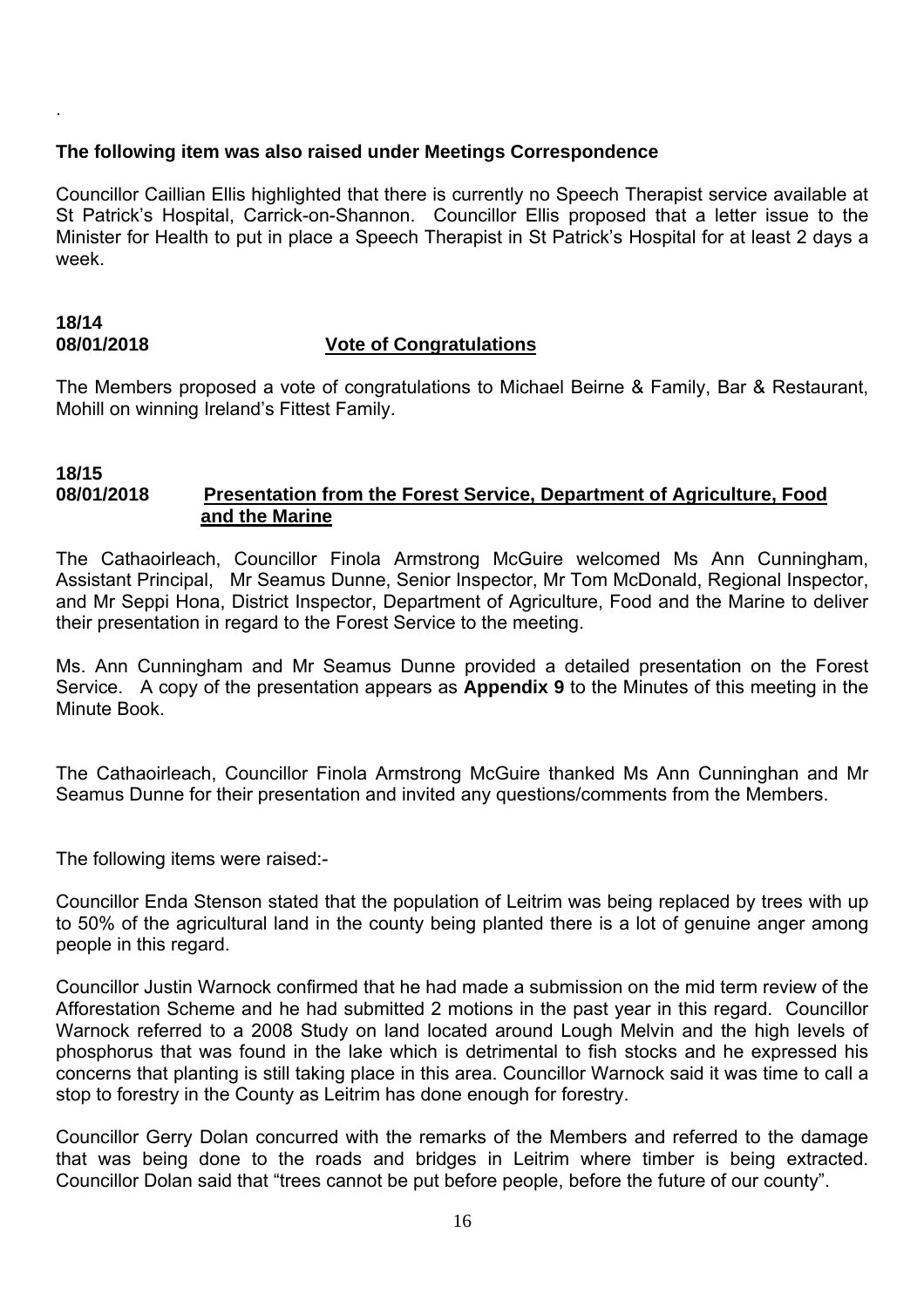Councillor Padraig Fallon expressed his concerns with regard to the appeals process and that the 30 day period is not long enough and needed to be extended to 60-90 days. Councillor Fallon said that there are townlands in the county being taken over by forestry and he referred to the townland of where his father grew up with up to 80% of this townland being planted. He said that he was not opposed to planting in Leitrim and he called for a total review of the afforestation scheme. Councillor Fallon also stated that farmers don't get the same supports in relation to farm land and that leaves it unsustainable to stay on the land.

Councillor Brendan Barry expressed his concerns about the amount of land that is being planted and he proposed that a more balanced regional spread should be considered. Councillor Barry insisted that a farmer who plants land should be residing in a 50 km radius of the plantation and that the premiums/grants received from this plantation are kept in the area by creating jobs and bringing economical benefit to the area. Councillor Barry noted that there was a lot more sawmills in Leitrim when there was little planting.

Councillor Sean McDermott acknowledged that some jobs are created in Leitrim through the forest industry. Councillor McDermott called for a more "level playing field" in regard to planting as many people are very annoyed when they want to build a house and they have a lot of "humps and hills to climb" in order to get planning and there does not appear to be the same requirements when planting land. Councillor McDermott sought clarification as to whether any application for a licence for afforestation had been refused by any Local Authority in Ireland.

Councillor O'Rourke expressed his concerns in relation to the use of sitka spruce in planting and he cited that it devalues land.

Councillor Mary Bohan cited that the Minister should be present today to hear Members questions/concerns/views at this meeting as he makes Government Policy. Councillor Mary Bohan noted that there was a 150% increase in forestry and 40% of this is in Leitrim/Cavan/Clare and Longford. Councillor Bohan insisted that notice of all afforestation and felling licences should be published in the local newspapers and should be subject to Planning Permission regardless of the size of the area to be planted. Councillor Mary Bohan stated that she respects any farmer who wants to sell their land and plant it if they wish but she disagreed with the payment of premiums to non farmers.

Councillor Sinead Guckian stated that she had concerns for the future of farms as a result of forestry and sought clarification on following:-

- Licence Applications How do the Forestry Service plan for greenbelts within the county.
- Appeals Process When the Local Authority make a recommendation, is there a weighting points system.
- Are all elements of the County Development Plan for County Leitrim taken into account when issuing licences.

Councillor John McCartin sympathised with people in this regard and enquired about the Agro Forestry and Forestry for Fibre Schemes. Councillor John McCartin said that a development charge should be made a requirement of a licence application to help meet the cost of any damage to infrastructure by forestry extraction.

Councillor Caillian Ellis noted that when forestry is cut away it creates an eyesore.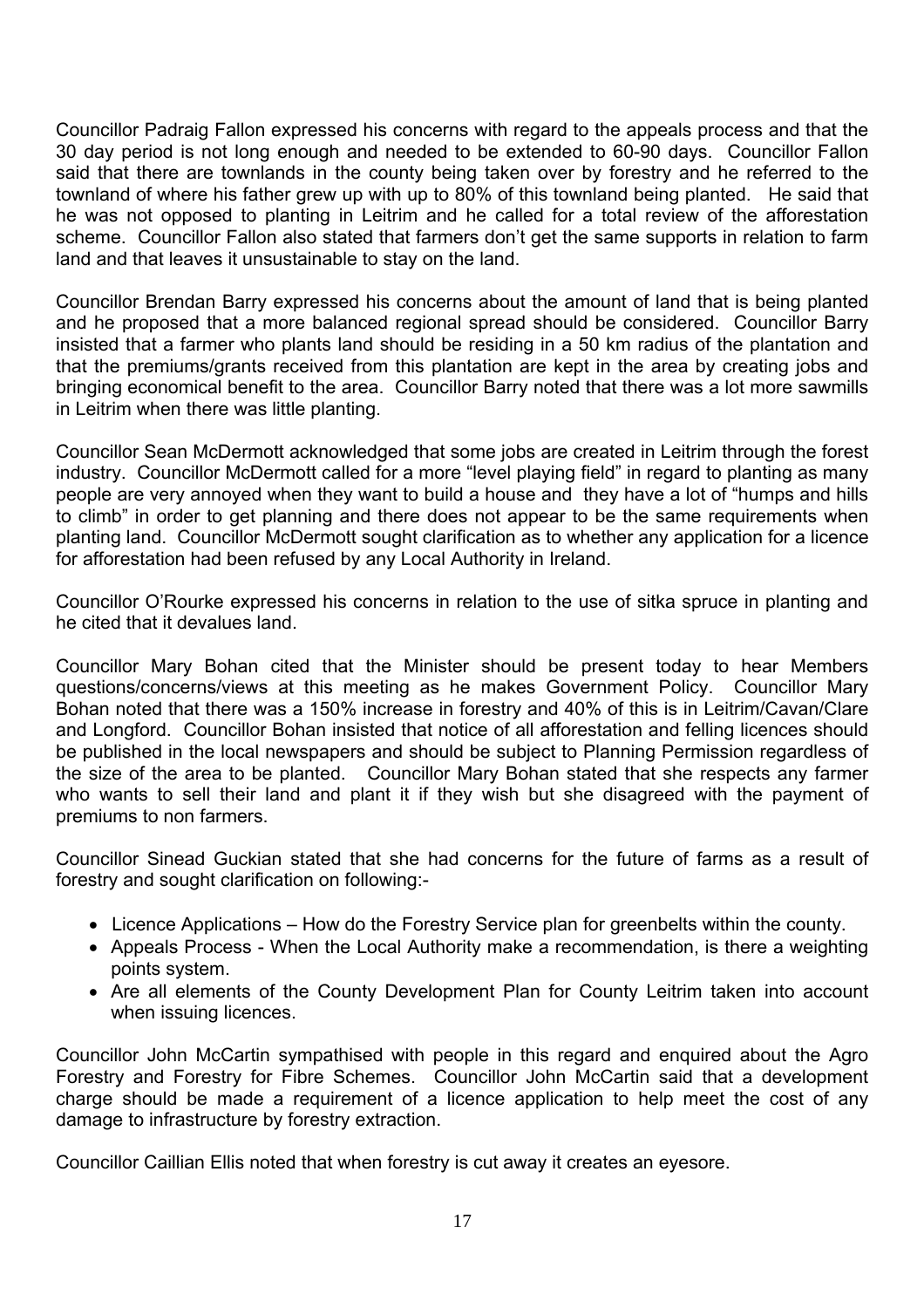Councillor Felim Gurn queried when forestry trees become overgrown along public roads who is responsible for cutting them.

Councillor Des Guckian queried what is being done in regard to Ash Dieback.

Ms Ann Cunningham, Assistant Principal, and Mr Seamus Dunne, Senior Inspector, Department of Agriculture, Food and the Marine responded as follows:

- Population in Co Leitrim has risen as per Census figures from the Central Statistics Office.
- Forestry Appeals Committee is independent from the Department and hear appeals on decisions on afforestation, forest roads and felling licence application.
- Since  $24^{\text{th}}$  May 2017 a mandatory site notice must be erected on site 30 days reasonable for public Notice in line with Planning Permission Guidelines.
- Any information/queries on any particular application will be available from Coillte.
- 12,000 jobs created in the Forestry industry in Ireland.
- Local Authorities do object on landscape points of view.
- Consideration is given to recommendations by local Authorities on licence applications Department Officials make the decisions.
- There has not been a significant number of observations against licences.
- Forestry Service work in accordance with the County Development Plan.
- Introduced Variable type pressure on machines to reduce damage to road and bridges.
- Details of Registered owners can be received from Land Registry.
- Agro Forestry Scheme This is a land use system in which trees are grown in combination with agriculture on the same land. This system is ideally suited to farmers who are interested in forestry but who also want to avoid taking their land out of agricultural production.
- Forestry for Fibre This scheme supports the growing of productive tree species to produce wood biomass.
- Ash Dieback Where it is necessary to clear out a crop that is bad there is a grant scheme available to give aid towards thinning out the plantation.

Ms Ann Cunningham, Assistant Principal, Mr Seamus Dunne, Senior Inspector, Mr Tom McDonald, Regional Inspector, and Mr Seppi Hona, District Inspector, Department of Agriculture, Food and the Marine thanked the Members for inviting them to address the meeting.

# **Notices of Motions**

*18/16* 

# *08/01/2018 Disabilities Tax Relief Scheme*

# *To consider the following Notice of Motion submitted by Councillor Padraig Fallon;*

"That the medical criteria for entry to the drivers and passengers with Disabilities Tax Relief Scheme be amended to include those without the use of one hand or arm. That the Minister of State for Disabilities and the Minister for Finance be contacted with a view to seeking this amendment and that this Notice of Motion be passed on to all other Local Authorities."

#### **Proposed by Councillor Padraig Fallon, seconded by Councillor Mary Bohan AND UNANIMOUSLY RESOLVED:**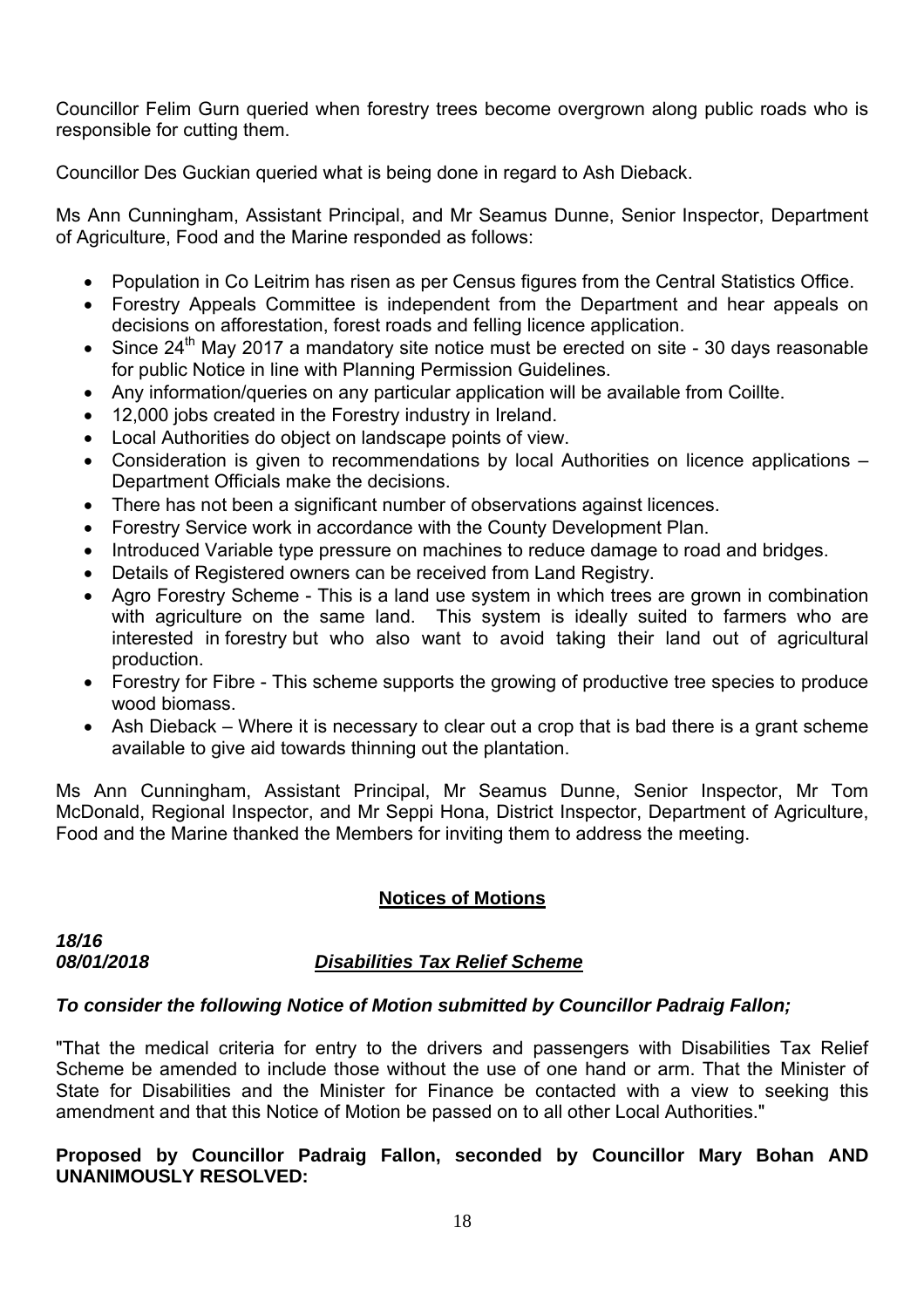"That Leitrim County Council call on the Minister of State for Disabilities and the Minister for Finance with a view to seeking that the medical criteria for entry to the drivers and passengers with Disabilities Tax Relief Scheme be amended to include those without the use of one hand or arm.

It was agreed by the Members that this Motion would be circulated to all other Local Authorities.

# *18/17 08/01/2018 Outstanding Tax Bill*

#### *To consider the following Notice of Motion submitted by Councillor Des Guckian;*

"That we the Members of Leitrim County Council urge the Irish Government to set about collecting, with vigour, the outstanding tax bill, of €13 billion euro approximately, owed by The Apple Corporation and that we fight them in any delaying appeal they may bring before the Court of Justice of the European Union."

#### **Proposed by Councillor Des Guckian, seconded by Councillor Mary Bohan AND UNANIMOUSLY RESOLVED:**

"That Leitrim County Council urge the Irish Government to set about collecting, with vigour, the outstanding tax bill, of €13 billion euro approximately, owed by The Apple Corporation and that we fight them in any delaying appeal they may bring before the Court of Justice of the European Union."

#### *18/18 08/012/2018* **Zero Discharge Waste Water Treatment System Pilot Programme**

The Cathaoirleach, Councillor Finola Armstrong McGuire proposed that Motion No 16 in the name of Councillor Enda Stenson and Motion No 23 in the name of Councillor Sean McGowan would be taken concurrently as they both relate to the same matter. This was agreed by the Members.

# *To consider the following Notice of Motion submitted by Councillor Enda Stenson;*

"It's a number of months now since we were presented with the news of the cost of each new percolation system, on the building of a rural house. As we have all agreed this cost is prohibitive and will defeat the purpose of this Pilot Scheme. I'm sure that we would all agree to immediately contact Minister English to express our concerns that this much needed Pilot Scheme cannot progress, and I believe that the Department should fund this Pilot Scheme as it is in the interest of rural dwellers throughout Ireland that a solution is found to this problem."

# *To consider the following Notice of Motion submitted by Councillor Sean McGowan;*

"I ask the Chief Executive to write as a matter of urgency to the Minister for Housing, Planning &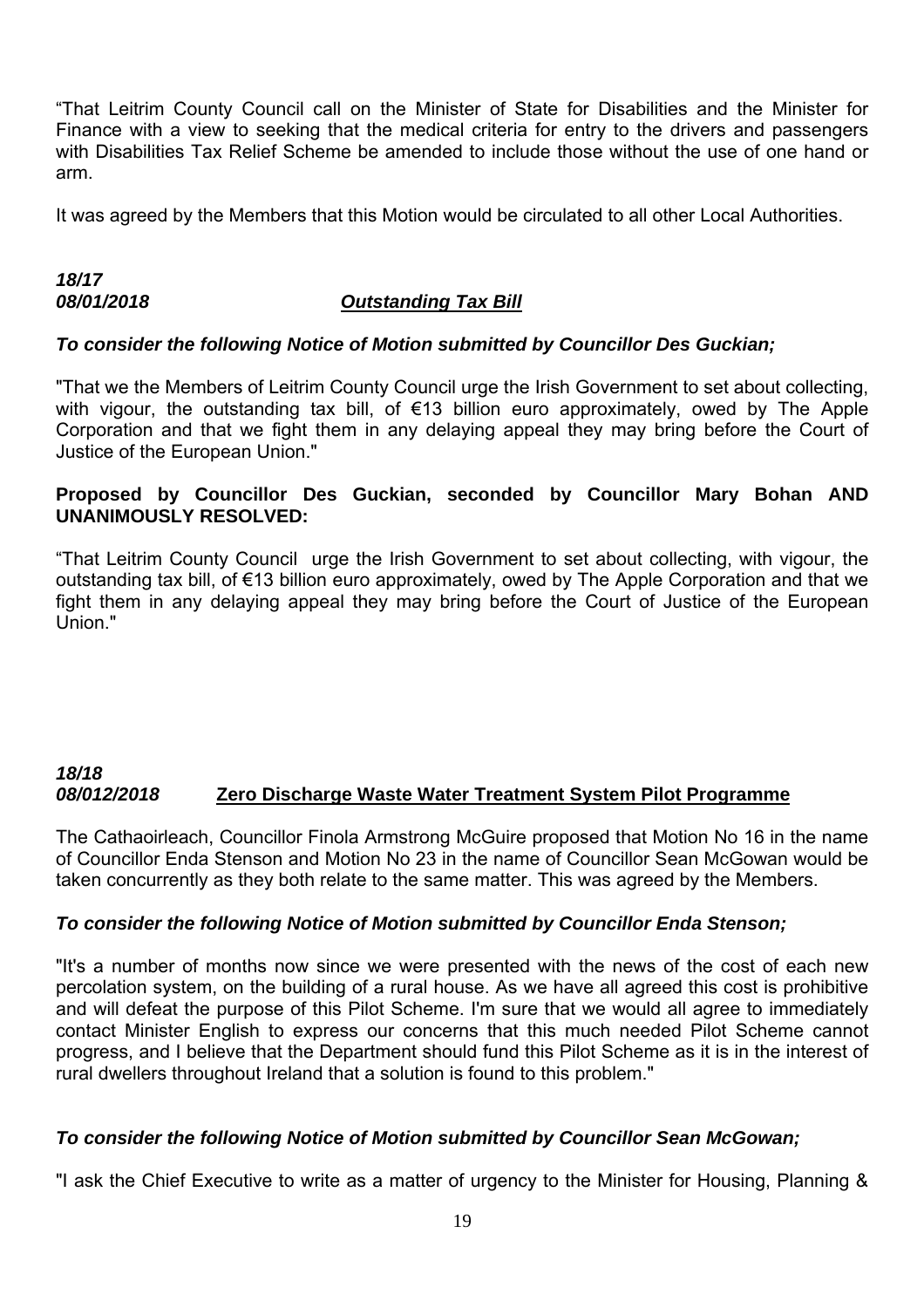Local Government, Mr. Eoghan Murphy TD, to provide funding to assist those participating in the Zero Discharge Waste Water Treatment System Pilot Programme as the cost of participation outlined at the workshop in the Bush Hotel of €55,000 is prohibitive and will result in most shortlisted applicants not being in a position to participate."

#### *Report by A/Director of Services | Economic Development, Environment, Planning & Transportation*

Following the recent workshop with the shortlisted applicants in the Bush Hotel, the Council are confident that there will be adequate number of interested applicants to participate in the Pilot Scheme. While an external source of funding would be desirable the County Council's priority is to proceed with the interested applicants in the progression of the planning process and to further the testing of the technology proposed."

#### **Proposed by Councillor Sean McGowan, seconded by Councillor Enda Stenson AND UNANIMOUSLY RESOLVED:**

"That Leitrim County Council write as a matter of urgency to the Minister for Housing, Planning & Local Government, Mr. Eoghan Murphy TD, to provide funding to assist those participating in the Zero Discharge Waste Water Treatment System Pilot Programme as the cost of participation outlined at the workshop in the Bush Hotel of €55,000 is prohibitive and will result in most shortlisted applicants not being in a position to participate."

Councillor Enda Stenson said that he was aware of a couple who are moving from Cavan to work in Mohill and want to build a house in Eslin but the cost of putting in a Zero Discharge Waste Water Treatment System is prohibitive. If people don't get planning, land will be planted.

Councillor Sean McGowan emphasised that it is important to encourage our sons and daughters to settle down and reside in Leitrim.

Councillor Sean McDermott and Councillor John McCartin supported the motions.

Councillor Sean McDermott said that the EPA has set the bar too high in achieving zero discharge.

Councillor Justin Warnock insisted that there is a need to get around this issue and he cited that nothing has happened over the last 3.5 years and he queried if many applicants have signed up for the scheme.

Councillor Des Guckian said it was unrealistic to have to pay €50,000 to install such a system and insisted that people should not be drawn off their own farms or areas. Councillor Des Guckian said that planning laws should be liberalised and the bars are set too high for the pilot scheme.

Councillor Felim Gurn said that a lot of people are coming back and they are getting annoyed, builders would be delighted with work and this in turn would create employment. Councillor Gurn re-iterated that the pilot scheme is unworkable and far too expensive.

Councillor Mary Bohan said that she cannot understand that the Department has allowed this to continue.

Councillor Brendan Barry acknowledged that a lot of great work had been done in this regard but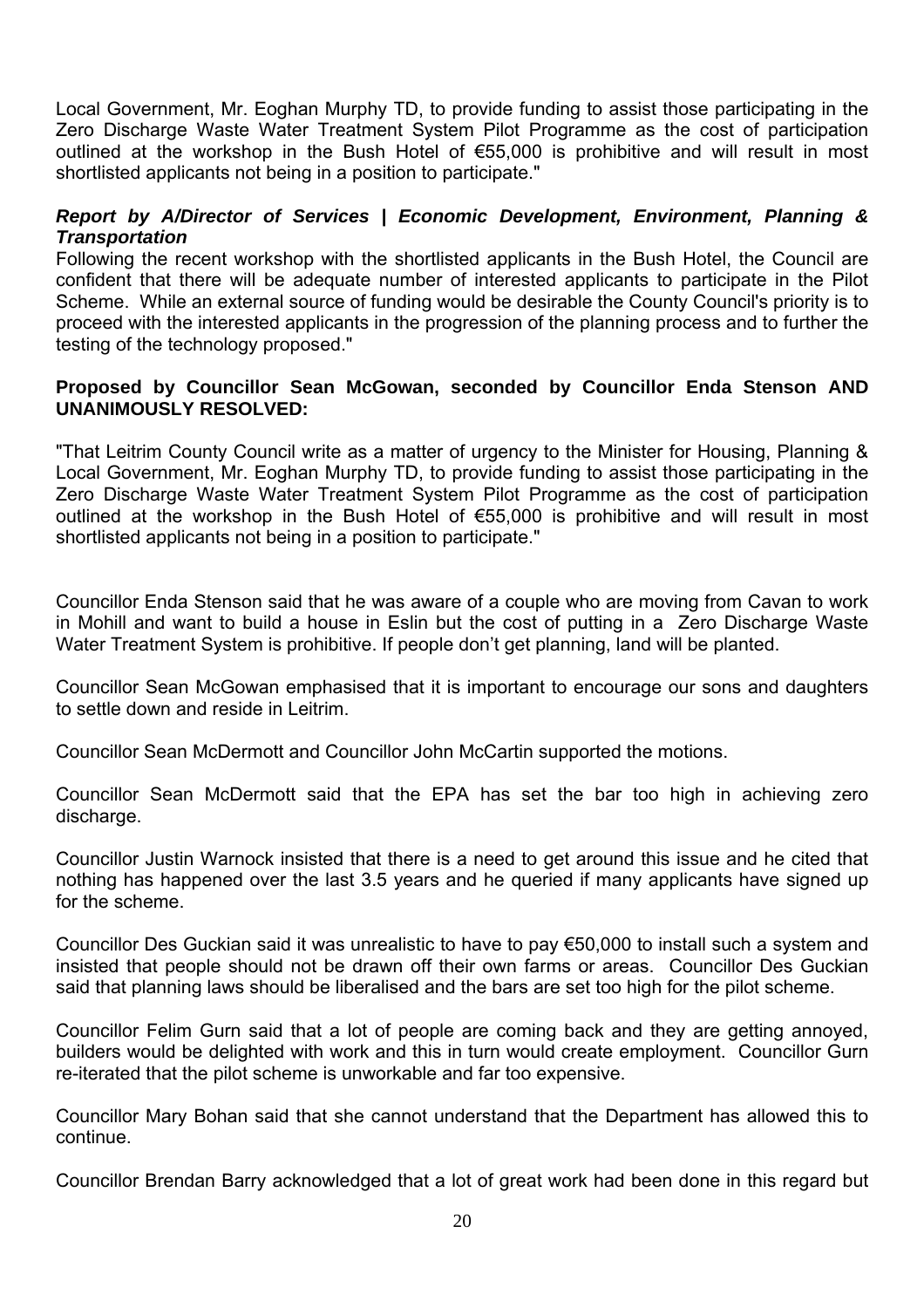the targets to be reached are too high.

Mr Joseph Gilhooly said that the cost of the pilot scheme was not a reflection of the expected general cost of the system, if passed for use. Greater demand for the system and the exclusion of monitoring fees will make this system much cheaper. If this Local Authority wait for funding to pilot this scheme it will take a lot longer. Mr Gilhooly advised that following the recent workshop on the system and the number of applicants shortlisted to participate in the scheme, he is confident that there is an adequate number of applicants available to participate in the pilot scheme.

#### *18/19 08/01/2018 Reactivate Centenary Committee*

#### *To consider the following Notice of Motion submitted by Councillor Sinead Guckian;*

"I ask for the support of the Members in calling on the Chief Executive to reactivate the Centenary Committee with a view to developing a continued programme of Leitrim specific events marking the decade of Centuraries. At the end of the successful 1916-2016 Leitrim programme it was agreed by this Council to broaden and continue the work of the committee, to provide a plan for Leitrim to commemorate the following years and the historical significance of same, in the county."

#### *Report by Director of Services, Housing and Community, Corporate Services, Cultural and Emergency Services*

"The Council accepts the merit of such an initiative and the matter will be considered in the first instance within the context of the established process to deliver the Creative Ireland Initiative."

Councillor Sinead Guckian proposed that the Centenary Committee be reactivated to develop a programme of Leitrim specific events marking the decade of centuraries. Councillor Guckian proposed that this committee would decide who they should engage with, in order to help them develop a programme of events. Councillor Sinead Guckian complimented the Centenary Committee on the 1916 celebrations and noted that 1918 was the 1<sup>st</sup> year women got to vote and she cited that a lot of activity took place around 1918.

Councillor Mary Bohan supported the motion.

Councillor Des Guckian said he could not support the motion. Councillor Des Guckian referred to events that had followed the 1916 which was not very nice e.g. Civil War.

Councillor Brendan Barry acknowledged that the Civil War was a bad time but both parties have joined up and moved on.

Councillor Sinead Guckian thanked the Members who supported the motion.

# *18/20 08/01/2018 National Planning Framework 2020-2040*

# *To consider the following Notice of Motion submitted by Councillor Justin Warnock;*

"Due to our rural population and no town with 10,000 residents, there is nothing for County Leitrim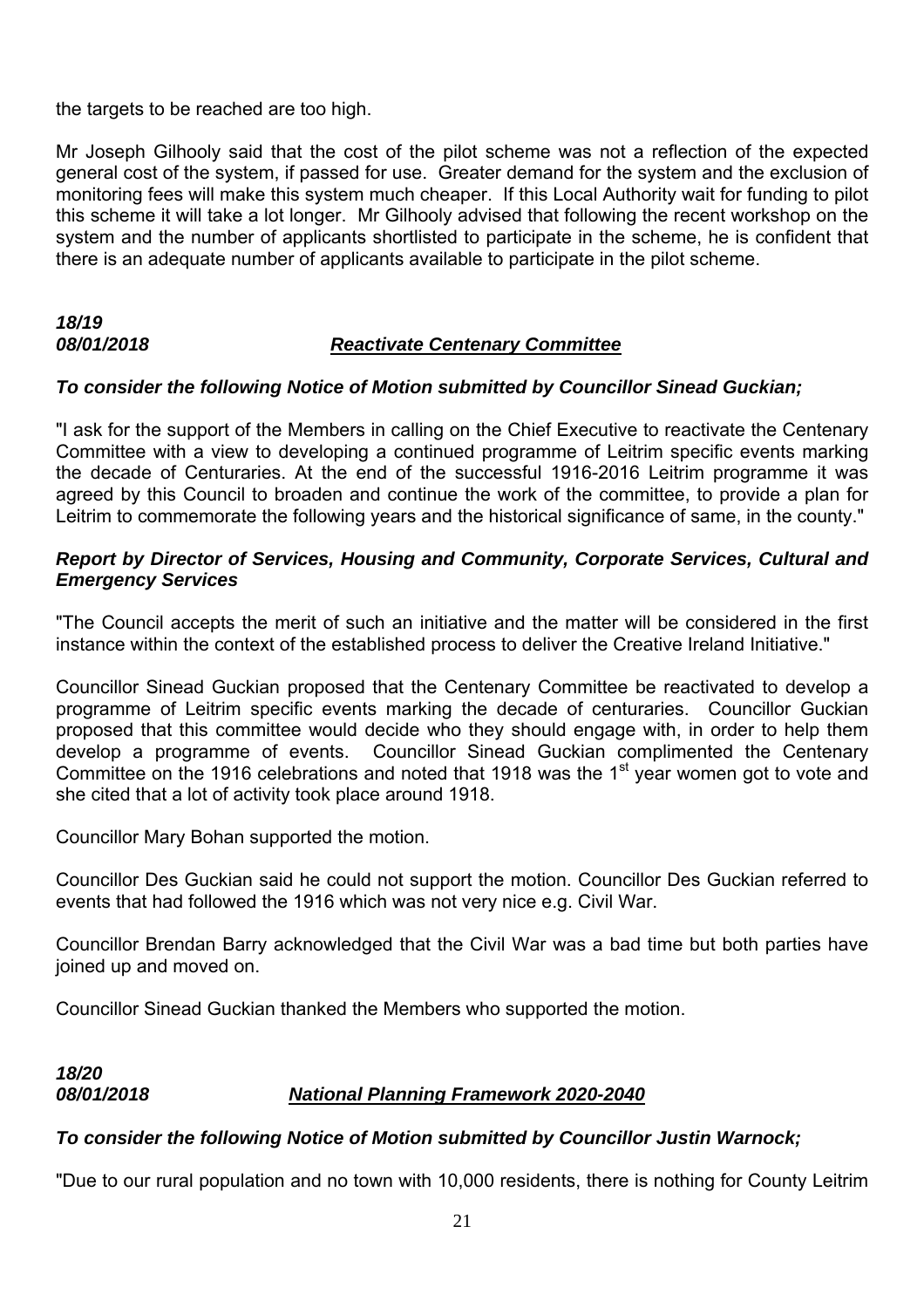in the National Planning Framework 2020-2040 or in the Regional Spatial and Economic Strategy (RSES) proposals. Therefore as a matter of urgency, I will ask that our Chief Executive, Joseph Gilhooly, lead a delegation on behalf of the citizens of County Leitrim to meet Minister Eoghan Murphy, to demand that measures are put in place to ensure that this county has a future. Under the NPF 2020-2040 if Leitrim fails, so will the rest of rural Ireland."

#### *Report by A/Director of Services | Economic Development, Environment, Planning & Transportation*

"Leitrim County Council made a robust and thorough submission to the draft National Planning Framework on 10th November last on behalf of this Council. This submission reflected the concerns expressed by the Elected Members at the 6th November Council Meeting. The submission outlined that there was widespread agreement amongst the Elected Members that it was difficult to foresee the positives for Co. Leitrim in the draft Framework as presented. The concensus is that the Framework is overtly dominated by urban considerations and requires significant 'rural proofing'.

Further, the lack of detail for the intended areas of growth at levels below the 5 no. stated cities effectively means that there is no visible strategy contained therein for the entire North West region including County Leitrim. The imbalance of growth which has been described as 'business as usual' in the Framework will, continue unaffected by this Framework.

The Executive will follow up on this submission and seek to meet with the Minister and his officials to further outline the concerns of this Council with regard to the draft National Planning Framework."

Councillor Justin Warnock stated that jobs need to be created and that there is a need to sustain people and welcome people coming back to live in the county.

Councillor Mary Bohan supported the motion and said that Leitrim needs a devised plan for smaller areas.

All Members supported the motion.

#### **Proposed by Councillor Justin Warnock, seconded by Councillor Mary Bohan AND UNANIMOUSLY RESOLVED:**

"That Chief Executive, Joseph Gilhooly, would lead a delegation on behalf of the citizens of County Leitrim to meet Minister Eoghan Murphy, to demand that measures are put in place to ensure that this county has a future. Under the NPF 2020-2040 if Leitrim fails, so will the rest of rural Ireland. Due to our rural population and no town with 10,000 residents, there is nothing for County Leitrim in the National Planning Framework 2020-2040 or in the Regional Spatial and Economic Strategy (RSES) proposals.

| 18/21      |                                |
|------------|--------------------------------|
| 08/01/2018 | <b>Rural Transport Network</b> |

*To consider the following Notice of Motion submitted by Councillor Felim Gurn;*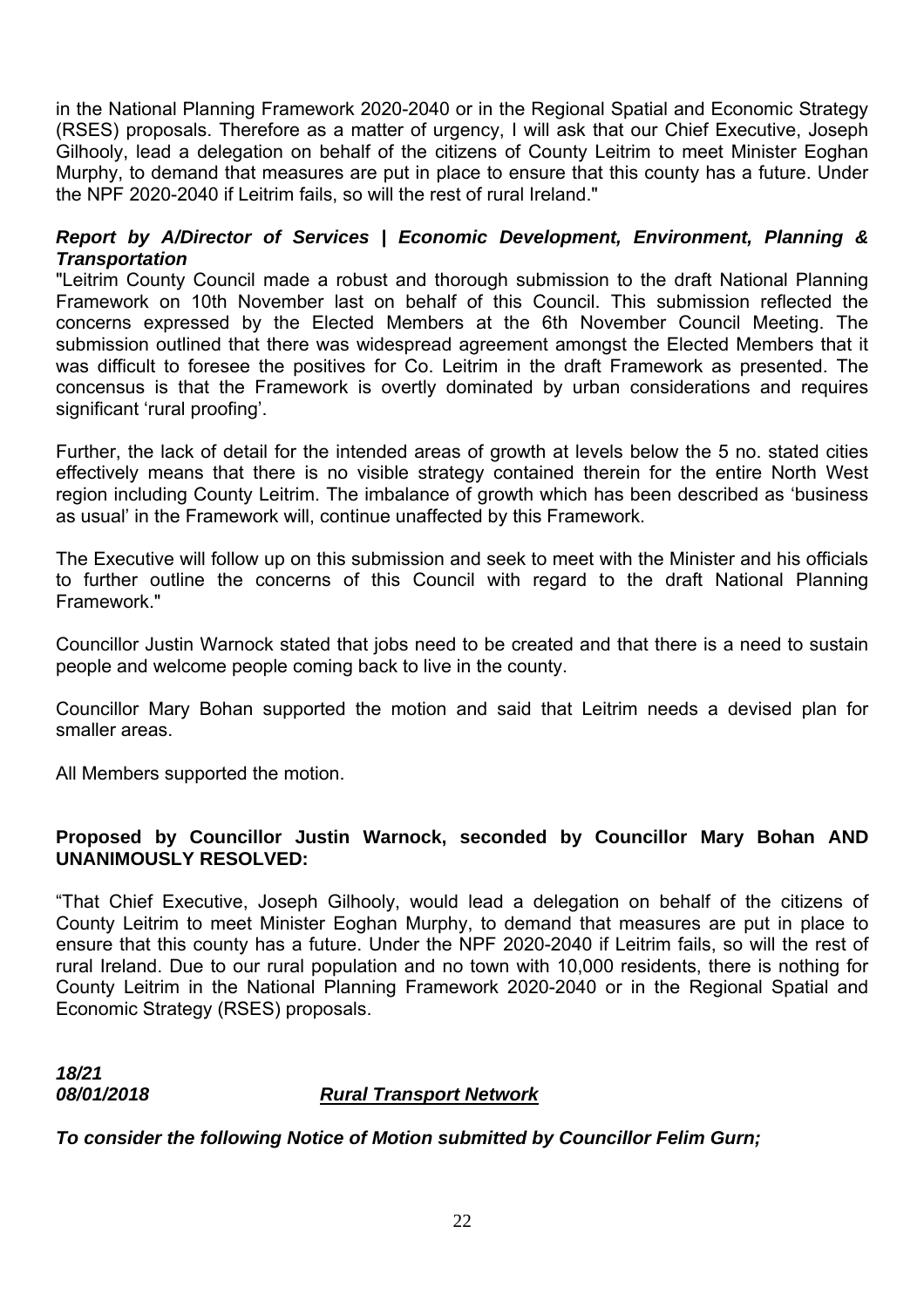"The proposed changes to the drink driving legislation will inevitably result in the further isolation of people living in rural Ireland. Welcome as it is, the recently announced proposal to extend the rural bus service operated by the Rural Transport Network only covers a small portion of North Leitrim. I propose that the Executive contacts the Minister for Transport, Tourism and Sport, Mr. Shane Ross TD to have all of the North Leitrim area included in the scheme."

#### **Proposed by Councillor Felim Gurn, seconded by Councillor Sean McDermott AND UNANIMOUSLY RESOLVED:**

"Leitrim County Council welcomes as it is, the recently announced proposal to extend the rural bus service operated by the Rural Transport Network to only cover a small portion of North Leitrim and that Leitrim County Council contact the Minister for Transport, Tourism and Sport, Mr. Shane Ross TD to have all of the North Leitrim area included in the scheme. The proposed changes to the drink driving legislation will inevitably result in the further isolation of people living in rural Ireland. "

All members supported the motion.

#### *18/22 08/01/2018 European Union's Permanent Structured Cooperation*

#### *To consider the following Notice of Motion submitted by Councillor Brendan Barry;*

"I request that Leitrim County Council opposes Irish involvement in the European Union's Permanent Structured Cooperation (PESCO), which is a progression towards the establishment of a European army and damages Irish neutrality. Irish taxpayer's money would be better spent in Ireland instead of spending in European militarization."

Councillor Brendan Barry opposes Irish involvement in the EU's Permanent Structures Cooperation as this is progressing to the establishment of an European Army and will damage Irish Neutrality.

Councillor Des Guckian seconded the motion.

Councillor John McCartin opposing the motion proposed a counter motion against the motion and this was seconded by Councillor Mary Bohan.

Ms. Joan Lowe, Meetings Administrator outlined that a vote would have to be taken on the counter proposal.

| FOR                       | <b>AGAINST</b>  | <b>Abstain</b> | <b>Absent</b>       |
|---------------------------|-----------------|----------------|---------------------|
| Armstrong-McGuire, Finola | Barry, Brendan  |                | Dolan, Gerry        |
| Bohan, Mary               | Fallon, Padraig |                | Ellis, Caillian     |
| Dolan, Frank              | Guckian, Des    |                | Mulvey,<br>Caroline |

The result of the poll taken was as follows: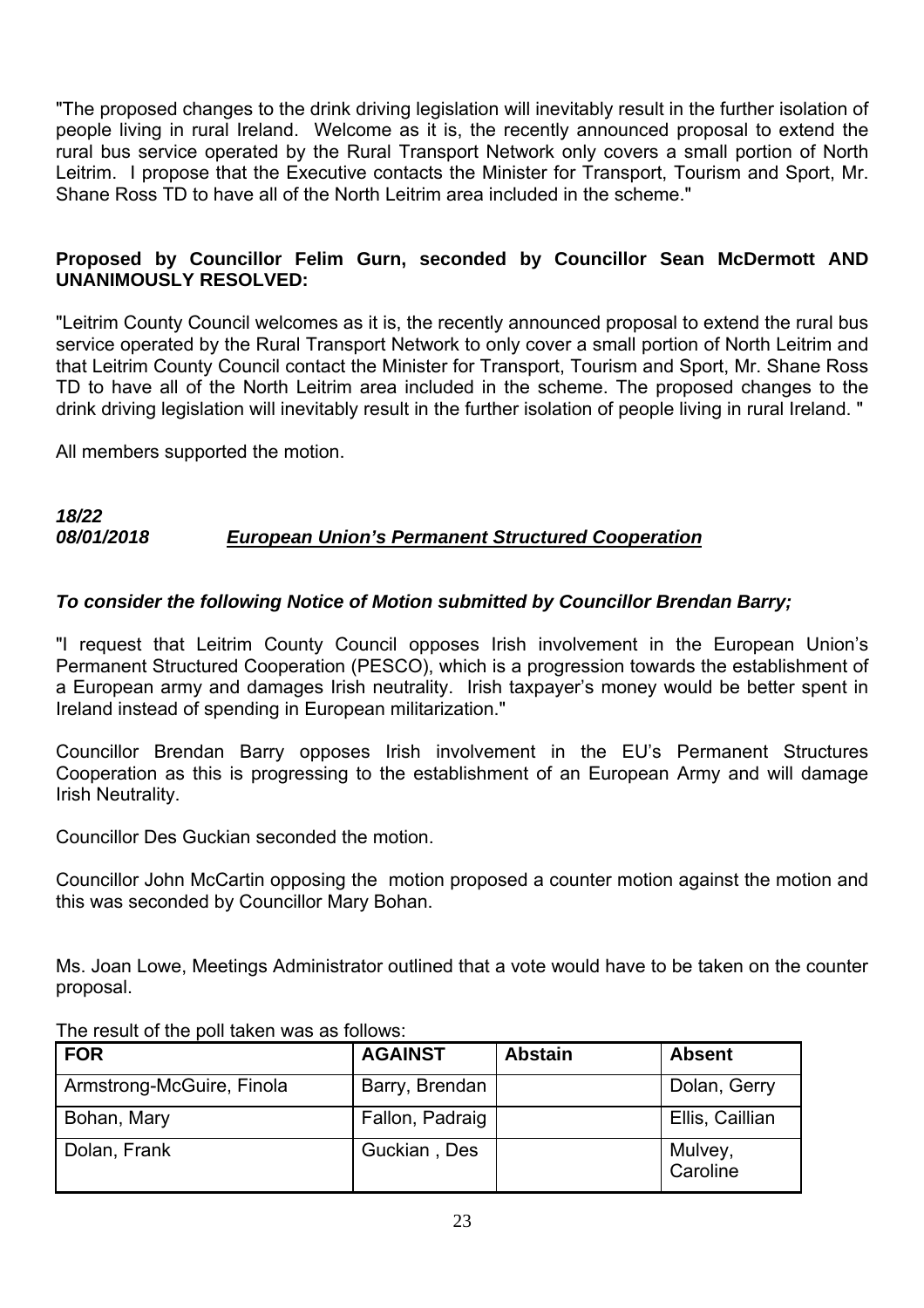| McCartin, John  | Logan,<br>Seadhna | Guckian, Sinead | McGowan,<br>Sean |
|-----------------|-------------------|-----------------|------------------|
| McDermott, Sean |                   | Gurn, Felim     | Stenson, Enda    |
| O'Rourke, Paddy |                   |                 |                  |
| Warnock, Justin |                   |                 |                  |
|                 |                   |                 | 5                |

Ms. Lowe outlined that there were 7 votes in favour of the counter-proposal, 4 votes against and two abstained and 5 absent. She outlined that, accordingly, the counter-proposal is carried and the original proposal is defeated.

#### *18/23 08/01/2018 Tour Guide at Sean MacDiarmada's Homestead*

#### *To consider the following Notice of Motion submitted by Councillor Sean McDermott;*

"As we begin the New Year, I am asking Leitrim County Council to engage with the O.P.W and the Kiltyclogher Community Council with regard to having a Tour Guide at Sean MacDiarmada's Homestead during the tourism season. Also if funding can be sourced for Information Panels on site at MacDiarmada's Homestead, it is very important to have these panels for tourists that visit outside opening hours."

#### *Report by A/Director of Services | Economic Development, Environment, Planning & Transportation*

"The Council have had previous engagement with OPW in relation to this and will continue to pursue this matter with them. Funding avenues for the provision of information panels will be explored."

Mr Joseph Gilhooly, A/Chief Executive advised that Leitrim County Council will engage directly with the OPW and the Community Council to have a good tourism product at Sean MacDiarmada's house.

All Members supported the motion.

*18/24* 

#### *08/01/2018 Garda Resources*

#### *To consider the following Notice of Motion submitted by Councillor Mary Bohan;*

"I propose that Leitrim County Council call on the Minister for Justice as a matter of urgency to provide extra Garda resources to our rural areas and to seriously consider re-opening many of the Garda Stations that have been closed. The so called 'Smart Policing' is not working."

Councillor Mary Bohan highlighted that it is very difficult to get in contact with the Garda in Drumshanbo.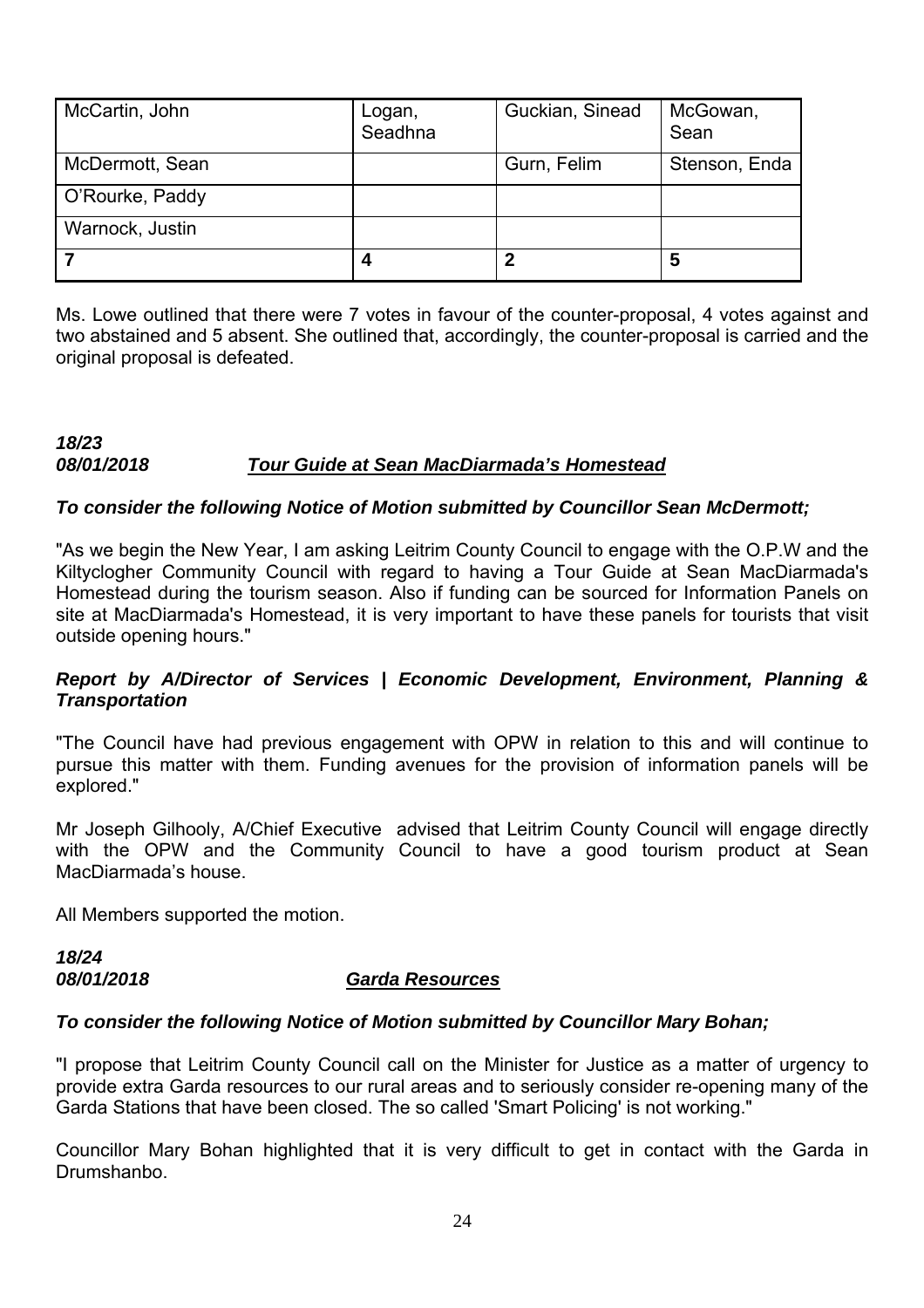Councillor Mary Bohan paid tribute to paid tribute to the Gardai as they are doing a good job but resources are stretched and to Superintendent Kevin English who put some resolution to a matter in Drumkeerin recently. Councillor Mary Bohan said there are no Gardai in Drumkeerin, Dromahair and limited resources are available in Manorhamilton. Councillor Bohan acknowledged that she didn't want to create fear among the public but she insisted that smart policing is not working. Councillor Bohan acknowledged and paid tribute to the Local Community Text Groups and noted if they were not in place there would be a worst situation.

Councillor Sean McDermott supported the motion.

Councillor Des Guckian supported the motion and said that one Garda on the ground is better than 10 Garda Patrol cars travelling around.

#### **Proposed by Councillor Mary Bohan, seconded by Councillor Sean McDermott AND UNANIMOUSLY RESOLVED:**

"That Leitrim County Council call on the Minister for Justice as a matter of urgency to provide extra Garda resources to our rural areas and to seriously consider re-opening many of the Garda Stations that have been closed. The so called 'Smart Policing' is not working."

*18/25* 

#### *08/01/2018 Household Waste*

#### *To consider the following Notice of Motion submitted by Councillor Finola Armstrong-McGuire;*

"I ask what procedure is being followed to ensure household waste is being disposed of properly. I am aware that bin collection is available to houses in the county. Is it now available to all? Are there any checks done on households where no bins have been requested?"

#### *Report by A/Director of Services | Economic Development, Environment, Planning & Transportation*

Countywide approximately 70% of households are registered for a kerb-side waste collection service. However, based on current regulations there is no requirement on a household to register for a waste collection service and therefore there is no basis for steps to be taken to ensure registration. It should also be noted that some households may prefer to use permitted waste facilities to dispose of their waste where they do not avail of the kerb-side service. Leitrim County Council Waste Enforcement Officer carries out Household Waste surveys including monitoring of compliance with segregation requirements in accordance with EPA RMCEI Planned Target Inspections. When complaints are received or it is perceived that waste from a particular household is not being disposed of in a proper manner, we include these houses in the Inspection rotas by either the Waste Enforcement Officer or other members of the Environment Department team."

Councillor Finola Armstrong McGuire acknowledged that parents live near family members and share their waste and she cited that there is a problem not only in towns but also in the countryside.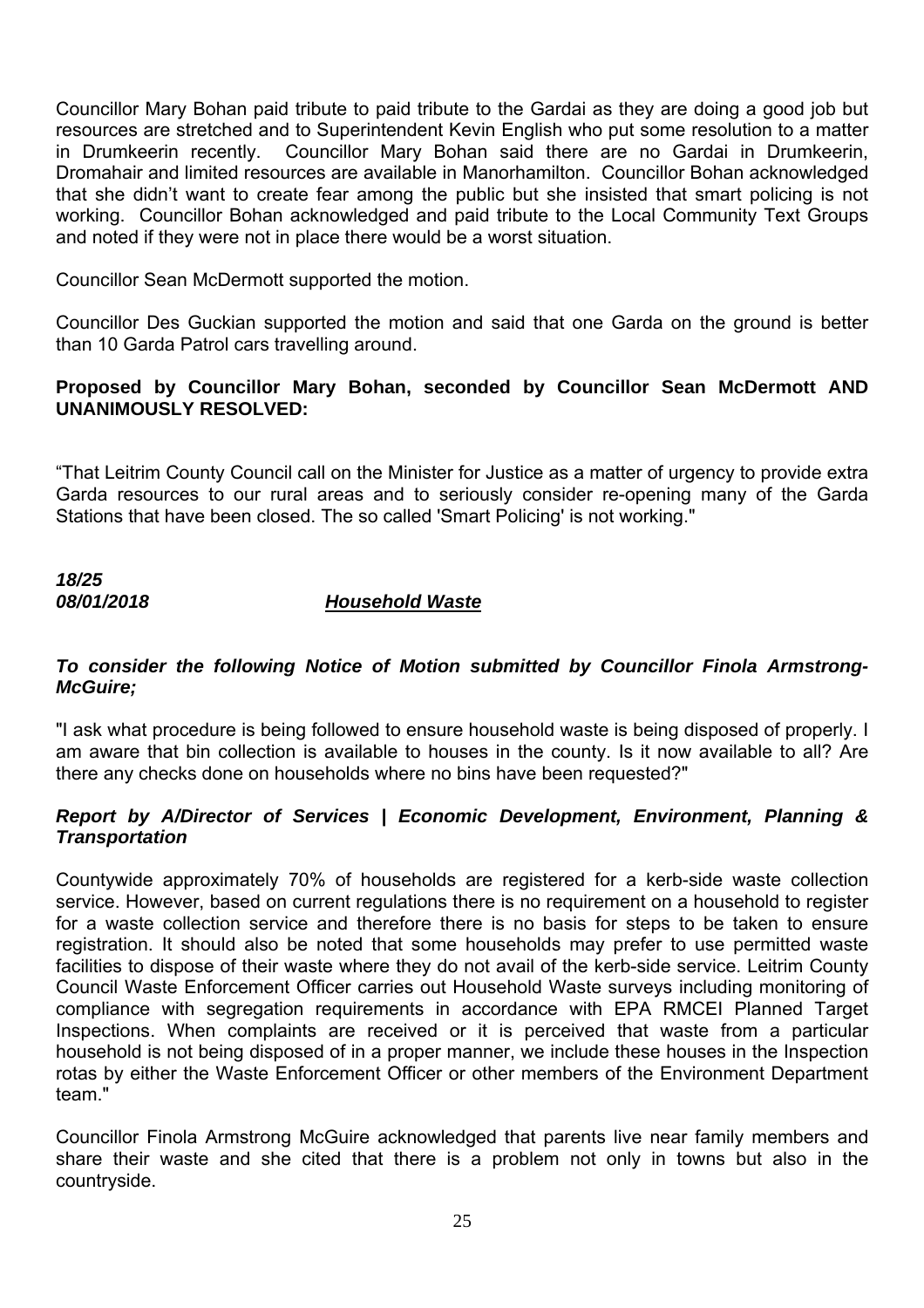Councillor Mary Bohan supported the motion and said that there is an increased need for CCTV in certain areas. Councillor Bohan sought an update on the appointment of an additional litter warden.

Councillor Justin Warnock said he was very disappointed to see waste dumped outside local authority houses and he queried if all local authority tenants are registered for waste disposal.

Councillor Sean McDermott said that people are very selfish and the only way to combat this issue is to have CCTV and move it around.

Councillor Brendan Barry said people should be able to prove that they can dispose of waste properly.

Councillor Padraig Fallon stressed that people who bring waste to bring banks can reduce their household waste costs considerably.

Mr Joseph Gilhooly confirmed that the number of Litter Wardens will be increased from two to three. Levels of complaints in regard to waste in 2016 were 410 and the figures for 2017 will be available shortly.

Terry McGovern, A/Senior Executive Officer confirmed that 10 bring banks were covered by CCTV in 2017 and there are a considerable number of prosecutions pending.

Shane Tiernan, A/Director of Services confirmed that a lot of good work is taking place in regard to waste enforcement work through CCTV, Media Campaigns, Signs, Major clean ups and efforts will continue.

# *18/26 08/01/2018 MBNA Building, Carrick-on-Shannon*

# *To consider the following Notice of Motion submitted by Councillor Gerry Dolan;*

"I ask this Council to check out if the MBNA Building in Carrick-on-Shannon is for sale and if so maybe this Council might consider buying it at a portion of what it is costing to build the new offices, ready to walk into by all the staff and by selling the existing offices, could offset the cost of the MBNA offices and would take away a lot of traffic from the middle of Carrick-on-Shannon."

#### *Report by Chief Executive*

"The campus is established and fully enabled as a call centre. Leitrim County Council continues to engage proactively with the relevant agencies and stakeholders in regard to the future of this facility. A significant property marketing campaign based around the 'Carrick Campus' is also in progress. It is considered that this building by design and operation is geared towards a commercial call centre or financial services centre tenant and that Carrick on Shannon, Leitrim and the broader region would benefit to a much greater extent by having a commercial employer in this facility creating additional skilled jobs and spin-off business activity locally. Part of the facility is currently occupied by AvantCard and is utilised for call centre operations and it would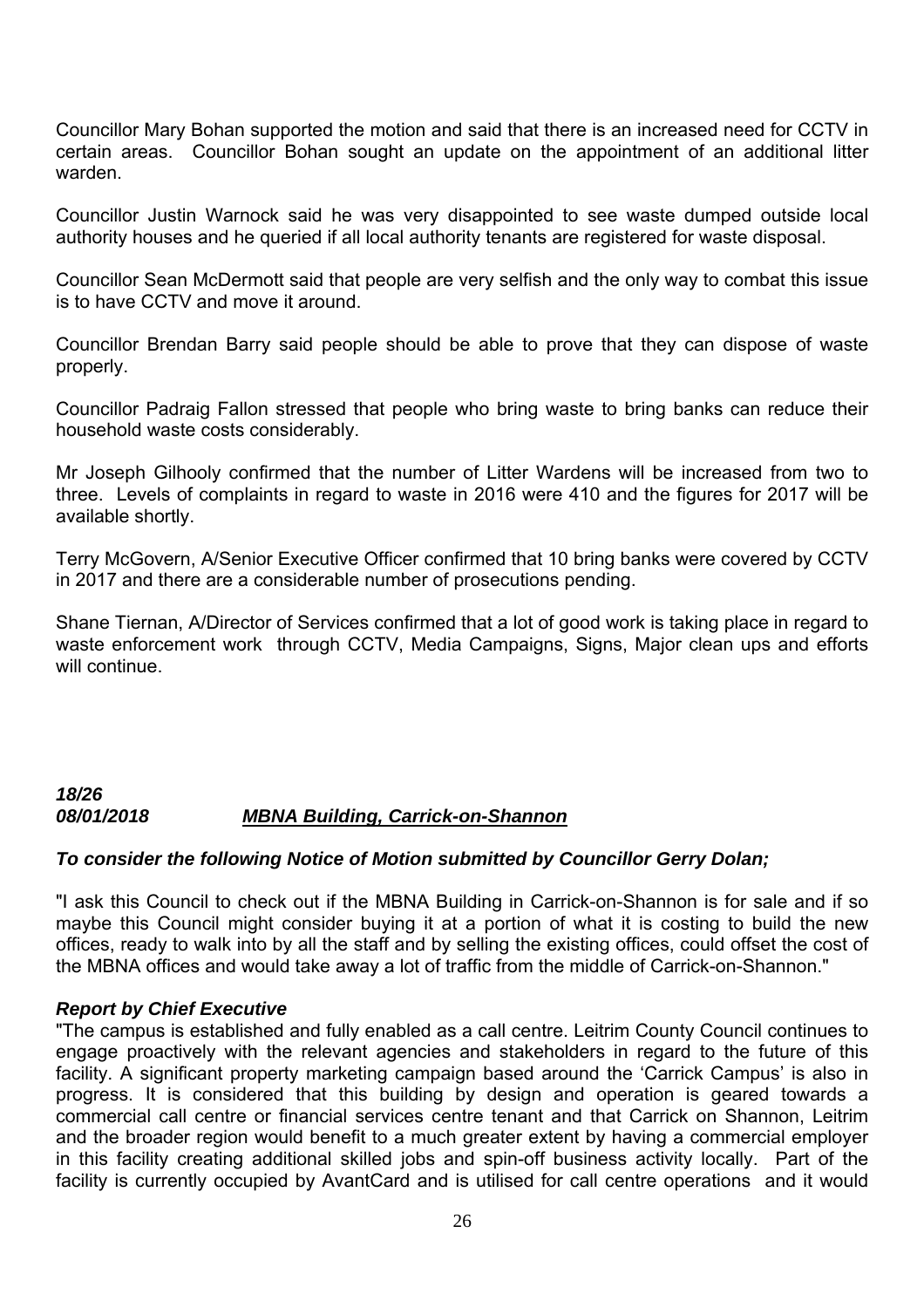not be considered suitable to combine Council operations with this existing business nor would the Council wish to negatively impact this operation where there is potential for further expansion. The opportunity for not alone the County but the region arising from this state of the art and ready to go facility cannot be underestimated, a point which has been clearly identified through the work of the Council in the preparation of a new economic strategy. In particular, regular engagement is ongoing with the IDA in regard to the securing of fresh employment and are satisfied that the sourcing of employment opportunities for this location is a key priority for the IDA.

The existing Council buildings are suited to the business of the Council including design, location and accessibility and it is considered more appropriate to expand and continue with the plans onhands with a centralised campus providing all services and as previously outlined costs can be offset with the disposal of other existing office locations and efficiencies created as a result."

# *18/27*

# *08/01/2018 Fodder Fund for Farmers*

The Cathaoirleach, Councillor Finola Armstrong McGuire proposed that Motion No 26 in the name of Councillor Caillian Ellis and Motion No 28 in the name of Councillor Paddy O'Rourke would be taken concurrently as they both relate to the same matter. This was agreed by the Members.

# *To consider the following Notice of Motion submitted by Councillor Caillian Ellis;*

"I call on the Minister for Agriculture, Food and the Marine to put in place a fodder fund for farmers who are in difficulty with a shortage of fodder."

# *To consider the following Notice of Motion submitted by Councillor Paddy O'Rourke;*

"I call upon Leitrim County Council to contact the Minister for Agriculture, Food and Marine with a view to providing support for the many farmers who are experiencing fodder shortage on their farms. Further to Minister Andrew Doyle's visit in the early days of November no action has been taken, meanwhile the situation has worsened."

Councillor Paddy O'Rourke moved Councillor Caillian Ellis's motion as he had to leave the meeting.

All Members supported the motions.

# **Proposed by Councillor Caillian Ellis, seconded by Councillor Paddy O'Rourke AND UNANIMOUSLY RESOLVED:**

"That Leitrim County Council call on the Minister for Agriculture, Food and the Marine to put in place a fodder fund for farmers who are in difficulty with a shortage of fodder."

"That Leitrim County Council contact the Minister for Agriculture, Food and Marine with a view to providing support for the many farmers who are experiencing fodder shortage on their farms. Further to Minister Andrew Doyle's visit in the early days of November no action has been taken, meanwhile the situation has worsened."